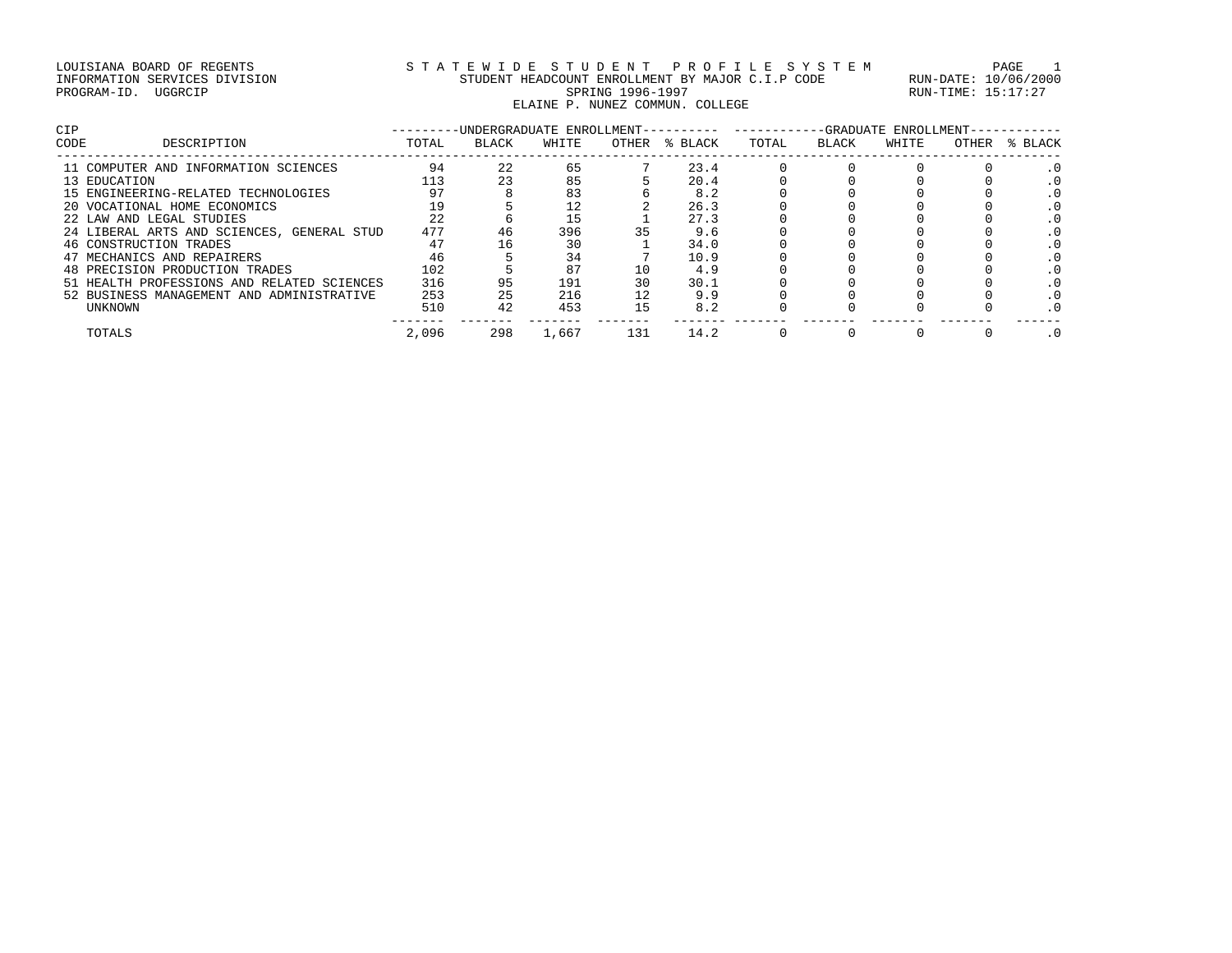# LOUISIANA BOARD OF REGENTS STATEWIDE STUDENT PROFILE SYSTEM PAGE 2 INFORMATION SERVICES DIVISION STUDENT HEADCOUNT ENROLLMENT BY MAJOR C.I.P CODE RUN-DATE: 10/06/2000 PROGRAM-ID. UGGRCIP SPRING 1996-1997 SPRING 1996-1997 RUN-TIME: 15:17:27 DELGADO COMMUNITY COLLEGE

| <b>CIP</b> |                                                  |        | ---------UNDERGRADUATE ENROLLMENT-- |       |       | --GRADUATE ENROLLMENT-<br>--------- --------- |       |       |       |       |           |
|------------|--------------------------------------------------|--------|-------------------------------------|-------|-------|-----------------------------------------------|-------|-------|-------|-------|-----------|
| CODE       | DESCRIPTION                                      | TOTAL  | BLACK                               | WHITE | OTHER | % BLACK                                       | TOTAL | BLACK | WHITE | OTHER | % BLACK   |
|            | 04 ARCHITECTURE AND RELATED PROGRAMS             | 123    | 16                                  | 96    | 11    | 13.0                                          |       |       |       |       |           |
|            | 09 COMUNICATIONS                                 | 122    | 39                                  | 69    | 14    | 32.0                                          |       |       |       |       |           |
|            | 11 COMPUTER AND INFORMATION SCIENCES             | 715    | 378                                 | 236   | 101   | 52.9                                          |       |       |       |       |           |
|            | 12 PERSONAL AND MISCELLANEOUS SERVICES           | 132    | 80                                  | 46    |       | 60.6                                          |       |       |       |       | .0        |
|            | 13 EDUCATION                                     | 694    | 340                                 | 314   | 40    | 49.0                                          |       |       |       |       |           |
|            | 15 ENGINEERING-RELATED TECHNOLOGIES              | 479    | 161                                 | 245   | 73    | 33.6                                          |       |       |       |       |           |
|            | 19 HOME ECONOMICS                                | 85     | 35                                  | 38    | 12    | 41.2                                          |       |       |       |       |           |
|            | 20 VOCATIONAL HOME ECONOMICS                     | 203    | 42                                  | 138   | 23    | 20.7                                          |       |       |       |       |           |
|            | 24 LIBERAL ARTS AND SCIENCES, GENERAL STUD 1,523 |        | 431                                 | 937   | 155   | 28.3                                          |       |       |       |       | $\cdot$ 0 |
|            | 257<br>30 MULTI/INTERDISCIPLINARY STUDIES        |        | 77                                  | 130   | 50    | 30.0                                          |       |       |       |       |           |
|            | 43 PROTECTIVE SERVICES                           | 574    | 250                                 | 277   | 47    | 43.6                                          |       |       |       |       |           |
|            | 46 CONSTRUCTION TRADES                           | 74     | 27                                  | 32    | 15    | 36.5                                          |       |       |       |       |           |
|            | 47 MECHANICS AND REPAIRERS                       | 403    | 159                                 | 164   | 80    | 39.5                                          |       |       |       |       |           |
|            | 48 PRECISION PRODUCTION TRADES                   | 225    | 54                                  | 143   | 28    | 24.0                                          |       |       |       |       |           |
|            | 50 VISUAL AND PERFORMING ARTS                    | 367    | 93                                  | 225   | 49    | 25.3                                          |       |       |       |       |           |
|            | 51 HEALTH PROFESSIONS AND RELATED SCIENCES       | 4,477  | 1,901                               | 2,183 | 393   | 42.5                                          |       |       |       |       |           |
|            | 52 BUSINESS MANAGEMENT AND ADMINISTRATIVE        | 1,801  | 729                                 | 858   | 214   | 40.5                                          |       |       |       |       | $\cdot$ 0 |
|            | UNKNOWN                                          | 1,931  | 381                                 | 1,078 | 472   | 19.7                                          |       |       |       |       |           |
|            | TOTALS                                           | 14,185 | 5,193                               | 7,209 | 1,783 | 36.6                                          |       |       |       |       | $\cdot$ 0 |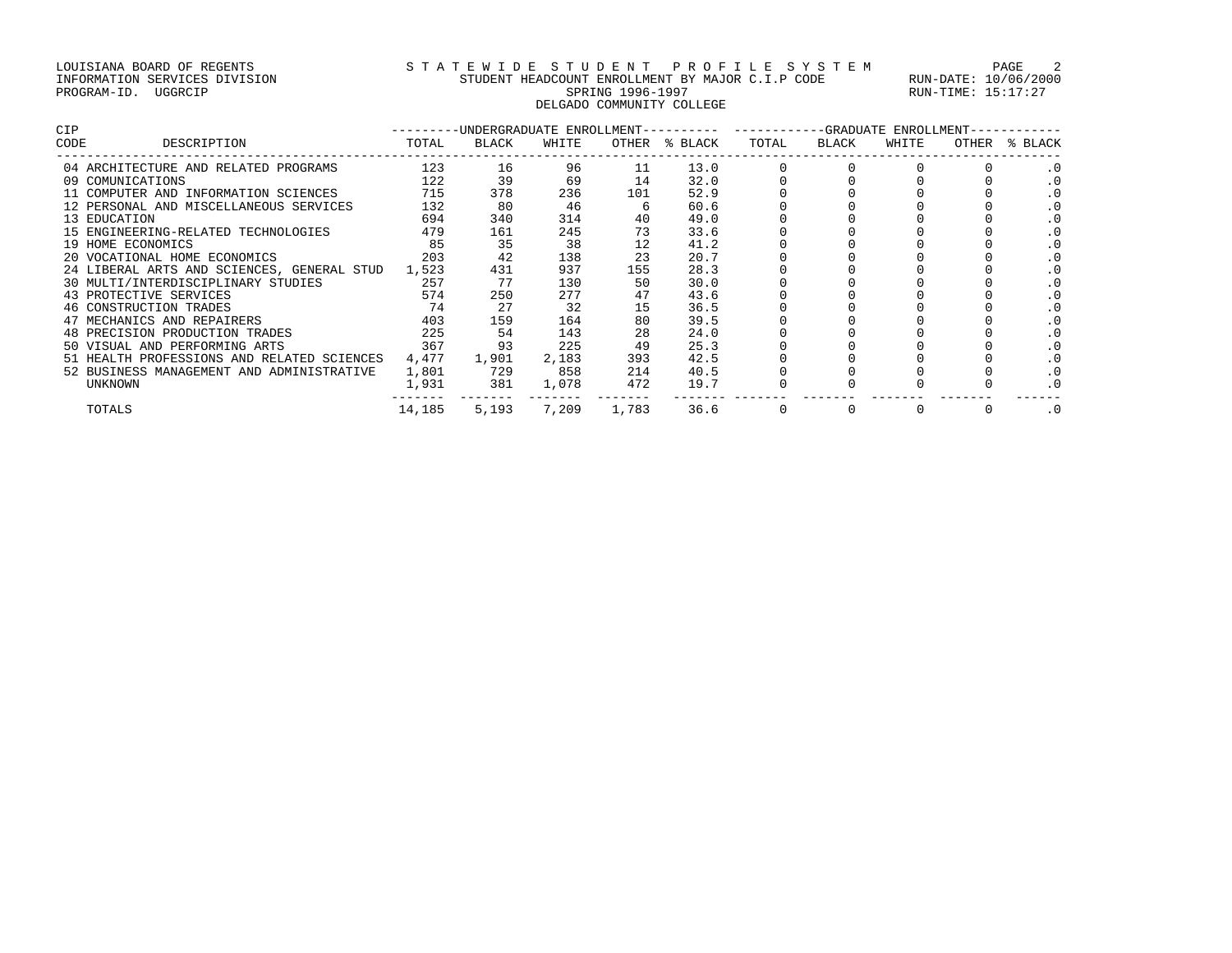# LOUISIANA BOARD OF REGENTS STATEWIDE STUDENT PROFILE SYSTEM PAGE 3 INFORMATION SERVICES DIVISION STUDENT HEADCOUNT ENROLLMENT BY MAJOR C.I.P CODE RUN-DATE: 10/06/2000 PROGRAM-ID. UGGRCIP SPRING 1996-1997 SPRING 1996-1997 RUN-TIME: 15:17:27 GRAMBLING STATE UNIVERSITY

| CIP  |                                            | -UNDERGRADUATE ENROLLMENT---------- |       |       |       |           | -----------GRADUATE ENROLLMENT-- |       |       |       |         |
|------|--------------------------------------------|-------------------------------------|-------|-------|-------|-----------|----------------------------------|-------|-------|-------|---------|
| CODE | DESCRIPTION                                | TOTAL                               | BLACK | WHITE | OTHER | % BLACK   | TOTAL                            | BLACK | WHITE | OTHER | % BLACK |
|      | 09 COMUNICATIONS                           | 214                                 | 214   |       |       | 100.0     |                                  |       |       |       |         |
|      | 11 COMPUTER AND INFORMATION SCIENCES       | 456                                 | 448   |       |       | 98.2      |                                  |       |       |       |         |
|      | 13 EDUCATION                               | 702                                 | 691   |       |       | 98.4      | 229                              | 194   | 16    | 19    | 84.7    |
|      | 15 ENGINEERING-RELATED TECHNOLOGIES        | 232                                 | 230   |       |       | 99.1      |                                  |       |       |       |         |
|      | 16 FOREIGN LANGUAGES AND LITERATURES       |                                     |       |       |       | 100.0     |                                  |       |       |       |         |
|      | 19 HOME ECONOMICS                          |                                     | 15    |       |       | 100.0     |                                  |       |       |       |         |
|      | 20 VOCATIONAL HOME ECONOMICS               |                                     |       |       |       | 100.0     |                                  |       |       |       |         |
|      | 22 LAW AND LEGAL STUDIES                   |                                     | 98    |       |       | 100.0     |                                  |       |       |       |         |
|      | 23 ENGLISH LANGUAGE AND LITERATURE/LETTERS | 42                                  | 40    |       |       | 95.2      |                                  |       |       |       |         |
|      | 24 LIBERAL ARTS AND SCIENCES, GENERAL STUD |                                     |       |       |       | $\cdot$ 0 | 20                               | 19    |       |       | 95.0    |
|      | 26 BIOLOGICAL SCIENCES/LIFE SCIENCES       | 282                                 | 278   |       |       | 98.6      |                                  |       |       |       |         |
|      | 27 MATHEMATICS                             | 25                                  | 24    |       |       | 96.0      |                                  |       |       |       |         |
|      | 31 PARKS, RECREATION, LEISURE AND FITNESS  | 259                                 | 258   |       |       | 99.6      | 19                               | 18    |       |       | 94.7    |
|      | 40 PHYSICAL SCIENCES                       | 58                                  | 57    |       |       | 98.3      |                                  |       |       |       |         |
|      | 42 PSYCHOLOGY                              | 298                                 | 294   |       |       | 98.7      |                                  |       |       |       | . 0     |
|      | 43 PROTECTIVE SERVICES                     | 533                                 | 523   |       |       | 98.1      | 73                               | 66    |       |       | 90.4    |
|      | 44 PUBLIC ADMINISTRATION AND SERVICES      | 242                                 | 239   |       |       | 98.8      | 83                               | 78    |       |       | 94.0    |
|      | 45 SOCIAL SCIENCES AND HISTORY             | 217                                 | 213   |       |       | 98.2      |                                  |       |       |       |         |
|      | 48 PRECISION PRODUCTION TRADES             | 99                                  | 97    |       |       | 98.0      |                                  |       |       |       |         |
|      | 50 VISUAL AND PERFORMING ARTS              | 50                                  | 50    |       |       | 100.0     |                                  |       |       |       |         |
|      | 51 HEALTH PROFESSIONS AND RELATED SCIENCES | 639                                 | 528   | 104   |       | 82.6      |                                  |       |       |       |         |
|      | 52 BUSINESS MANAGEMENT AND ADMINISTRATIVE  | 838                                 | 823   |       | 13    | 98.2      | 24                               | 20    |       |       | 83.3    |
|      | UNKNOWN                                    | 357                                 | 283   | 13    | 61    | 79.3      | 61                               | 50    |       |       | 82.0    |
|      | TOTALS                                     | 5,663                               | 5,410 | 134   | 119   | 95.5      | 509                              | 445   | 28    | 36    | 87.4    |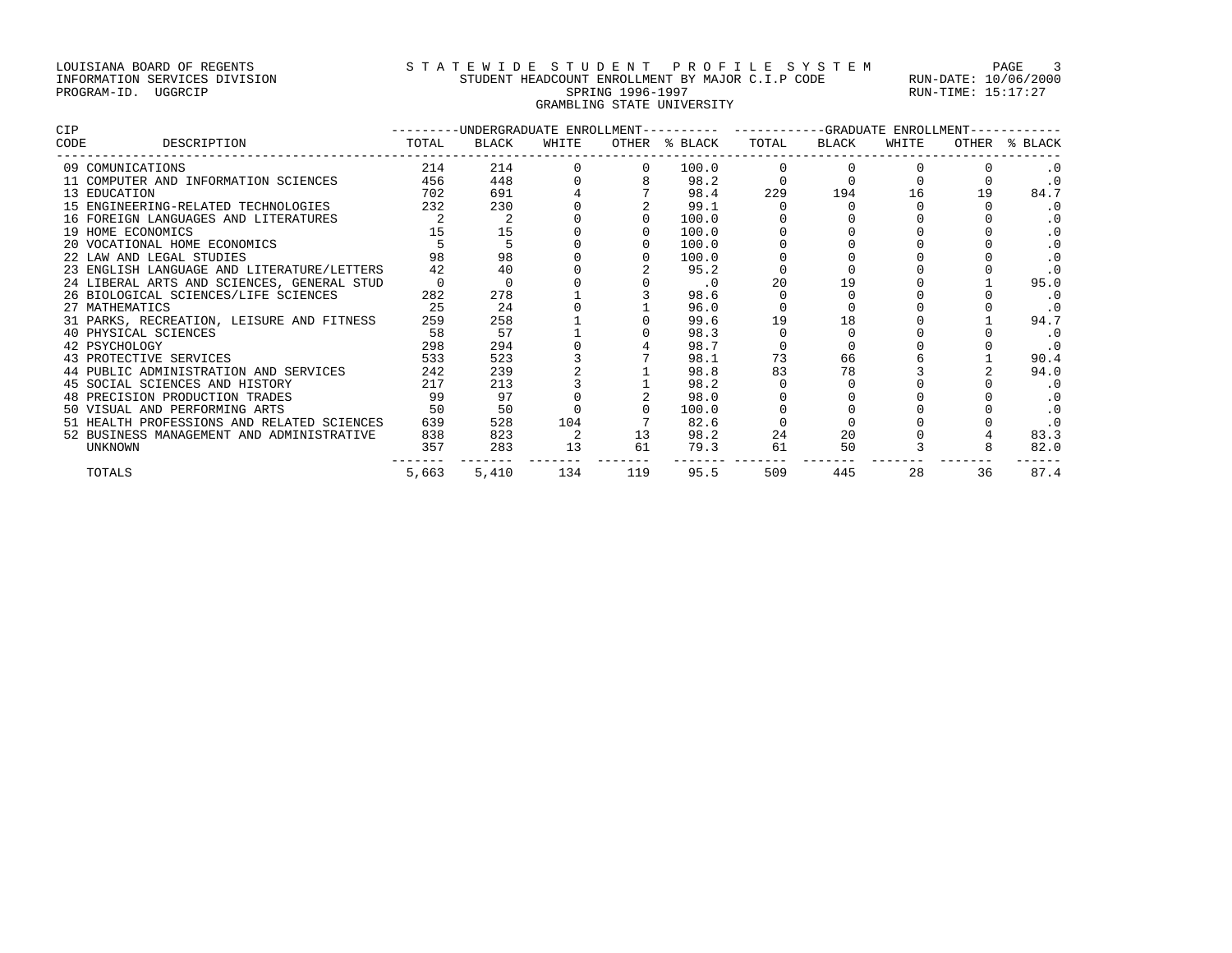# LOUISIANA BOARD OF REGENTS STATEWIDE STUDENT PROFILE SYSTEM PAGE 4 INFORMATION SERVICES DIVISION STUDENT HEADCOUNT ENROLLMENT BY MAJOR C.I.P CODE RUN-DATE: 10/06/2000 PROGRAM-ID. UGGRCIP SPRING 1996-1997 SPRING 1996-1997 RUN-TIME: 15:17:27 LOUISIANA TECH UNIVERSITY

| CIP  |                                            |       |          |       |     |               | ---------UNDERGRADUATE ENROLLMENT---------- ----------GRADUATE ENROLLMENT- |              |          |       |           |
|------|--------------------------------------------|-------|----------|-------|-----|---------------|----------------------------------------------------------------------------|--------------|----------|-------|-----------|
| CODE | DESCRIPTION                                | TOTAL | BLACK    | WHITE |     | OTHER % BLACK | TOTAL                                                                      | <b>BLACK</b> | WHITE    | OTHER | % BLACK   |
|      | 01 AGRICULTURAL BUSINESS AND PRODUCTION    | 63    |          | 62    |     | 1.6           |                                                                            |              |          |       |           |
|      | 02 AGRICULTURAL SCIENCES                   | 116   |          | 113   |     | . 9           |                                                                            |              |          |       | $\cdot$ 0 |
|      | 03 CONSERVATION AND RENEWABLE NATURAL RESO | 201   |          | 188   |     | 4.5           |                                                                            |              |          |       | $\cdot$ 0 |
|      | 04 ARCHITECTURE AND RELATED PROGRAMS       | 166   |          | 136   | 18  | 7.2           |                                                                            |              |          |       | $\cdot$ 0 |
|      | 09 COMUNICATIONS                           | 41    |          | 38    |     | 7.3           |                                                                            |              |          |       | $\cdot$ 0 |
|      | 11 COMPUTER AND INFORMATION SCIENCES       | 116   | 12       | 97    |     | 10.3          | 39                                                                         |              |          | 30    | $\cdot$ 0 |
|      | 13 EDUCATION                               | 544   | 45       | 478   | 21  | 8.3           | 255                                                                        | 46           | 188      | 21    | 18.0      |
|      | 14 ENGINEERING                             | 949   | 84       | 755   | 110 | 8.9           | 157                                                                        |              | 41       | 113   | 1.9       |
|      | 15 ENGINEERING-RELATED TECHNOLOGIES        | 125   | 32       | 85    |     | 25.6          |                                                                            |              |          |       | $\cdot$ 0 |
|      | 16 FOREIGN LANGUAGES AND LITERATURES       |       | $\Omega$ |       |     | $\cdot$ 0     |                                                                            |              |          |       | $\cdot$ 0 |
|      | 19 HOME ECONOMICS                          | 284   | 41       | 235   |     | 14.4          | 71                                                                         |              | 57       |       | 8.5       |
|      | 22 LAW AND LEGAL STUDIES                   | 33    | 12       | 21    |     | 36.4          |                                                                            |              | $\Omega$ |       | $\cdot$ 0 |
|      | 23 ENGLISH LANGUAGE AND LITERATURE/LETTERS | 115   | 10       | 100   |     | 8.7           | 22                                                                         |              | 18       |       | 9.1       |
|      | 24 LIBERAL ARTS AND SCIENCES, GENERAL STUD | 711   | 147      | 429   | 135 | 20.7          |                                                                            |              |          |       | $\cdot$ 0 |
|      | 26 BIOLOGICAL SCIENCES/LIFE SCIENCES       | 227   | 18       | 202   |     | 7.9           | 38                                                                         |              | 31       |       | 7.9       |
|      | 27 MATHEMATICS                             | 20    |          | 17    |     | 10.0          |                                                                            |              |          |       | 12.5      |
|      | 31 PARKS, RECREATION, LEISURE AND FITNESS  | 93    | 11       | 79    |     | 11.8          |                                                                            |              |          |       | $\cdot$ 0 |
|      | 40 PHYSICAL SCIENCES                       | 63    |          | 57    |     | 4.8           | 18                                                                         |              |          | 15    | $\cdot$ 0 |
|      | 42 PSYCHOLOGY                              | 156   | 20       | 128   |     | 12.8          | 85                                                                         |              | 70       |       | 10.6      |
|      | 45 SOCIAL SCIENCES AND HISTORY             | 221   | 50       | 162   |     | 22.6          | 18                                                                         |              | 14       |       | 16.7      |
|      | 49 TRANSPORTATION AND MATERIALS MOVING WOR | 141   |          | 119   | 10  | 8.5           |                                                                            |              |          |       | $\cdot$ 0 |
|      | 50 VISUAL AND PERFORMING ARTS              | 157   |          | 142   |     | 5.1           | 10                                                                         |              |          |       | 10.0      |
|      | 51 HEALTH PROFESSIONS AND RELATED SCIENCES | 408   | 49       | 341   | 18  | 12.0          | 64                                                                         |              | 60       |       | 6.3       |
|      | 52 BUSINESS MANAGEMENT AND ADMINISTRATIVE  | 809   | 119      | 644   | 46  | 14.7          | 159                                                                        |              | 112      | 44    | 1.9       |
|      | TRANSFER                                   | 273   | 100      | 158   | 15  | 36.6          |                                                                            |              |          |       |           |
|      | UNKNOWN                                    | 1,319 | 225      | 1,023 | 71  | 17.1          | 205                                                                        | 28           | 164      | 13    | 13.7      |
|      | TOTALS                                     | 7,359 | 1,026    | 5,814 | 519 | 13.9          | 1,149                                                                      | 109          | 779      | 261   | 9.5       |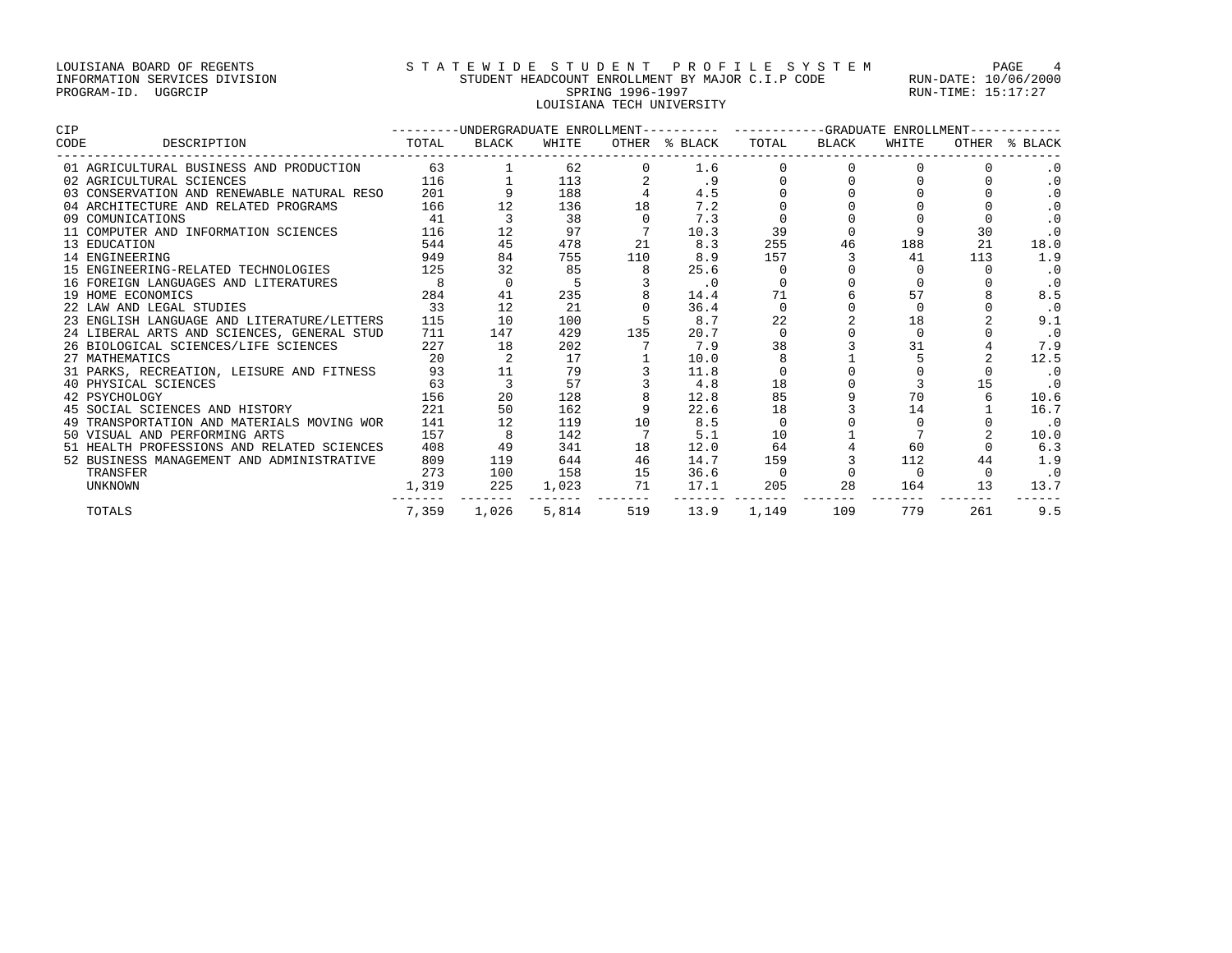# LOUISIANA BOARD OF REGENTS STRTEWIDE STUDENT PROFILE SYSTEM PAGE 5 INFORMATION SERVICES DIVISION STUDENT HEADCOUNT ENROLLMENT BY MAJOR C.I.P CODE RUN-DATE: 10/06/2000 PROGRAM-ID. UGGRCIP SPRING 1996-1997 SPRING 1996-1997 RUN-TIME: 15:17:27 MCNEESE STATE UNIVERSITY

| <b>CIP</b> |                                            |                |       |       |     | ---------UNDERGRADUATE ENROLLMENT---------- | -----------GRADUATE ENROLLMENT- |              |       |       |           |
|------------|--------------------------------------------|----------------|-------|-------|-----|---------------------------------------------|---------------------------------|--------------|-------|-------|-----------|
| CODE       | DESCRIPTION                                | TOTAL          | BLACK | WHITE |     | OTHER % BLACK                               | TOTAL                           | <b>BLACK</b> | WHITE | OTHER | % BLACK   |
|            | 02 AGRICULTURAL SCIENCES                   | 101            |       | 99    |     | $\cdot$ 0                                   |                                 |              |       |       |           |
|            | 03 CONSERVATION AND RENEWABLE NATURAL RESO | 54             |       | 53    |     | $\cdot$ 0                                   |                                 |              |       |       | $\cdot$ 0 |
|            | 09 COMUNICATIONS                           | 115            | 30    | 79    |     | 26.1                                        |                                 |              |       |       | $\cdot$ 0 |
|            | 11 COMPUTER AND INFORMATION SCIENCES       | 105            | 25    | 68    |     | 23.8                                        |                                 |              |       |       | $\cdot$ 0 |
|            | 13 EDUCATION                               | 1,441          | 189   | 1,223 | 29  | 13.1                                        | 224                             |              | 200   |       | 9.8       |
|            | 14 ENGINEERING                             | 368            | 40    | 293   | 35  | 10.9                                        | 14                              |              |       |       | 7.1       |
|            | 15 ENGINEERING-RELATED TECHNOLOGIES        | 323            | 48    | 269   |     | 14.9                                        |                                 |              |       |       |           |
|            | 16 FOREIGN LANGUAGES AND LITERATURES       | $\overline{8}$ |       | -6    |     | $\cdot$ 0                                   |                                 |              |       |       |           |
|            | 19 HOME ECONOMICS                          | 113            |       | 106   |     | 6.2                                         |                                 |              |       |       |           |
|            | 22 LAW AND LEGAL STUDIES                   | 69             | 11    | 57    |     | 15.9                                        |                                 |              |       |       |           |
|            | 23 ENGLISH LANGUAGE AND LITERATURE/LETTERS | 91             | 17    | 73    |     | 18.7                                        | 28                              |              | 26    |       |           |
|            | 24 LIBERAL ARTS AND SCIENCES, GENERAL STUD | 176            | 24    | 144   |     | 13.6                                        |                                 |              |       |       |           |
|            | 26 BIOLOGICAL SCIENCES/LIFE SCIENCES       | 299            | 31    | 254   |     | 10.4                                        | 24                              |              | 20    |       | 8.3       |
|            | 27 MATHEMATICS                             | 20             |       | 18    |     | .0                                          | 16                              |              |       |       | 6.3       |
|            | 40 PHYSICAL SCIENCES                       | 41             |       | 36    |     | 7.3                                         | 11                              |              |       |       | $\cdot$ 0 |
|            | 42 PSYCHOLOGY                              | 264            | 47    | 214   |     | 17.8                                        | 46                              |              | 41    |       | 8.7       |
|            | 43 PROTECTIVE SERVICES                     | 247            | 59    | 185   |     | 23.9                                        |                                 |              |       |       | . 0       |
|            | 45 SOCIAL SCIENCES AND HISTORY             | 185            | 46    | 132   |     | 24.9                                        |                                 |              |       |       | $\cdot$ 0 |
|            | 48 PRECISION PRODUCTION TRADES             |                |       |       |     | $\cdot$ 0                                   |                                 |              |       |       | $\cdot$ 0 |
|            | 50 VISUAL AND PERFORMING ARTS              | 126            | 15    | 97    | 14  | 11.9                                        |                                 |              |       |       |           |
|            | 51 HEALTH PROFESSIONS AND RELATED SCIENCES | 820            | 128   | 671   | 21  | 15.6                                        | 35                              |              | 29    |       | 14.3      |
|            | 52 BUSINESS MANAGEMENT AND ADMINISTRATIVE  | 817            | 134   | 634   | 49  | 16.4                                        | 75                              |              | 63    |       | 6.7       |
|            | TRANSFER                                   | - 26           |       | 24    |     | 3.8                                         |                                 |              |       |       | $\cdot$ 0 |
|            | <b>UNKNOWN</b>                             | 503            | 127   | 361   | 15  | 25.2                                        | 644                             | 93           | 535   | 16    | 14.4      |
|            | TOTALS                                     | 6,313          | 982   | 5,097 | 234 | 15.6                                        | 1,117                           | 133          | 938   | 46    | 11.9      |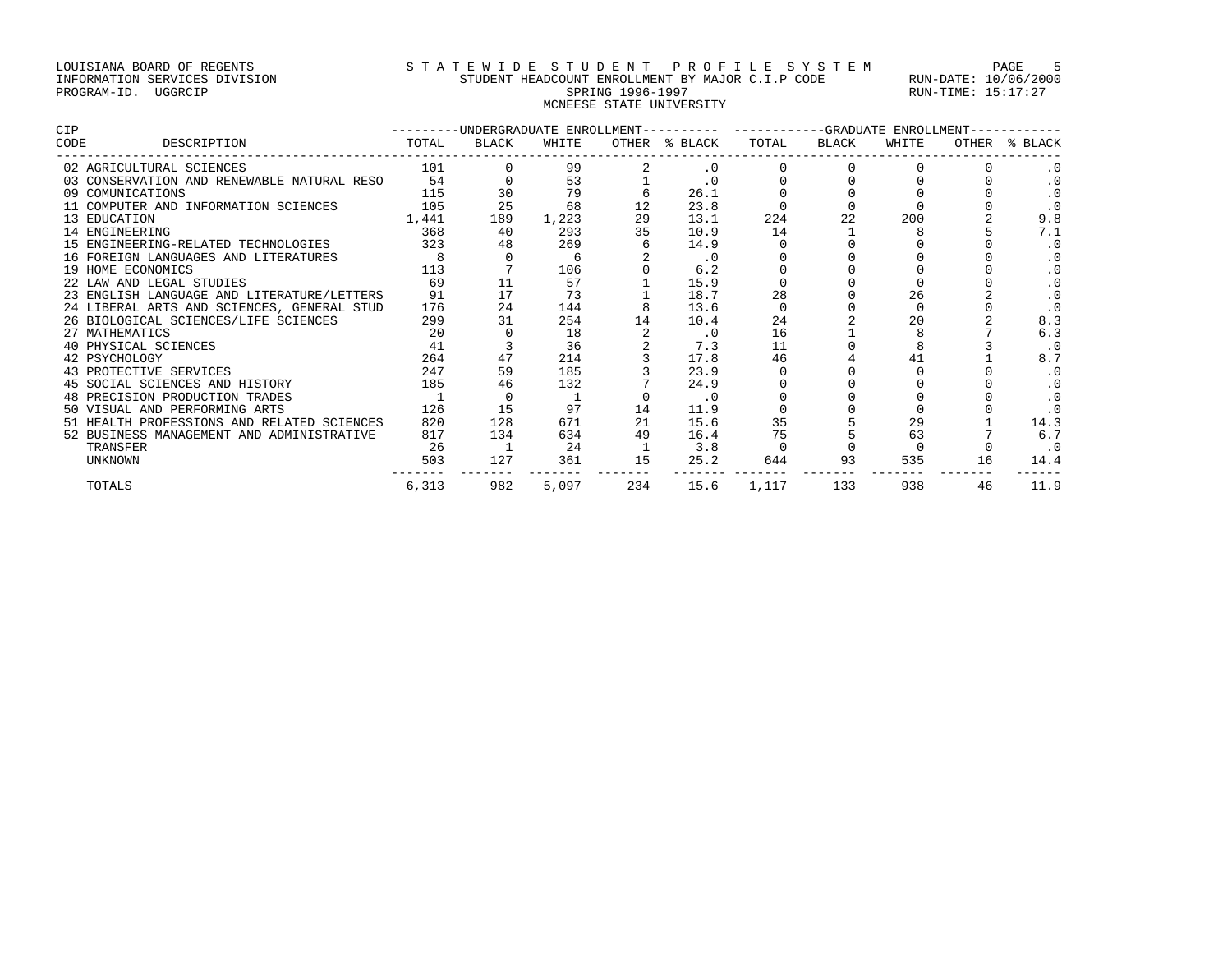# LOUISIANA BOARD OF REGENTS STATEWIDE STUDENT PROFILE SYSTEM PAGE 6 INFORMATION SERVICES DIVISION STUDENT HEADCOUNT ENROLLMENT BY MAJOR C.I.P CODE RUN-DATE: 10/06/2000 PROGRAM-ID. UGGRCIP SPRING 1996-1997 SPRING 1996-1997 RUN-TIME: 15:17:27 NICHOLLS STATE UNIVERSITY

| CIP  |                                            | ---------UNDERGRADUATE ENROLLMENT---------- |       |       |     |               |       | ------------GRADUATE ENROLLMENT- |       |     |               |  |
|------|--------------------------------------------|---------------------------------------------|-------|-------|-----|---------------|-------|----------------------------------|-------|-----|---------------|--|
| CODE | DESCRIPTION                                | TOTAL                                       | BLACK | WHITE |     | OTHER % BLACK | TOTAL | BLACK                            | WHITE |     | OTHER % BLACK |  |
|      | 01 AGRICULTURAL BUSINESS AND PRODUCTION    | 31                                          |       | 30    |     | 3.2           |       |                                  |       |     |               |  |
|      | 08 MARKETING OPERATIONS/MARKETING AND DIST |                                             |       |       |     | $\cdot$ 0     |       |                                  |       |     | $\cdot$ 0     |  |
|      | 09 COMUNICATIONS                           | 93                                          | 12    | 76    |     | 12.9          |       |                                  |       |     | . 0           |  |
|      | 11 COMPUTER AND INFORMATION SCIENCES       | 81                                          | 10    | 66    |     | 12.3          |       |                                  |       |     | $\cdot$ 0     |  |
|      | 12 PERSONAL AND MISCELLANEOUS SERVICES     | 24                                          |       | 22    |     | 4.2           |       |                                  |       |     |               |  |
|      | 13 EDUCATION                               | 769                                         | 61    | 677   | 31  | 7.9           | 156   | 11                               | 142   |     | 7.1           |  |
|      | 15 ENGINEERING-RELATED TECHNOLOGIES        | 144                                         | 11    | 123   | 10  | 7.6           |       |                                  |       |     | $\cdot$ 0     |  |
|      | 16 FOREIGN LANGUAGES AND LITERATURES       |                                             |       |       |     | $\cdot$ 0     |       |                                  |       |     |               |  |
|      | 19 HOME ECONOMICS                          | 242                                         | 36    | 200   |     | 14.9          |       |                                  |       |     | . 0           |  |
|      | 22 LAW AND LEGAL STUDIES                   | 68                                          |       | 57    |     | 10.3          |       |                                  |       |     | $\cdot$ 0     |  |
|      | 23 ENGLISH LANGUAGE AND LITERATURE/LETTERS | 26                                          |       | 21    |     | 15.4          |       |                                  |       |     |               |  |
|      | 24 LIBERAL ARTS AND SCIENCES, GENERAL STUD | 272                                         | 51    | 204   |     | 18.8          |       |                                  |       |     | . 0           |  |
|      | 26 BIOLOGICAL SCIENCES/LIFE SCIENCES       | 188                                         | 22    | 157   |     | 11.7          |       |                                  |       |     |               |  |
|      | 27 MATHEMATICS                             | 21                                          |       | 15    |     | 23.8          | 18    |                                  |       |     | 16.7          |  |
|      | 40 PHYSICAL SCIENCES                       | 51                                          |       | 48    |     | . 0           |       |                                  |       |     | $\cdot$ 0     |  |
|      | 42 PSYCHOLOGY                              | 117                                         | 14    | 97    |     | 12.0          | 20    |                                  | 17    |     | 10.0          |  |
|      | 43 PROTECTIVE SERVICES                     | 44                                          |       | 32    |     | 18.2          |       |                                  |       |     |               |  |
|      | 45 SOCIAL SCIENCES AND HISTORY             | 113                                         | 18    | 90    |     | 15.9          |       |                                  |       |     | . 0           |  |
|      | 50 VISUAL AND PERFORMING ARTS              | 54                                          |       | 50    |     | 1.9           |       |                                  |       |     |               |  |
|      | 51 HEALTH PROFESSIONS AND RELATED SCIENCES | 660                                         | 98    | 526   | 36  | 14.8          |       |                                  |       |     |               |  |
|      | 52 BUSINESS MANAGEMENT AND ADMINISTRATIVE  | 618                                         | 57    | 499   | 62  | 9.2           | 82    |                                  | 46    | 35  | 1.2           |  |
|      | TRANSFER                                   | 398                                         | 24    | 350   | 24  | 6.0           |       |                                  |       |     | $\cdot$ 0     |  |
|      | UNKNOWN                                    | 1,870                                       | 446   | 1,308 | 116 | 23.9          | 563   | 93                               | 446   | 2.4 | 16.5          |  |
|      | TOTALS                                     | 5,888                                       | 887   | 4,651 | 350 | 15.1          | 839   | 110                              | 663   | 66  | 13.1          |  |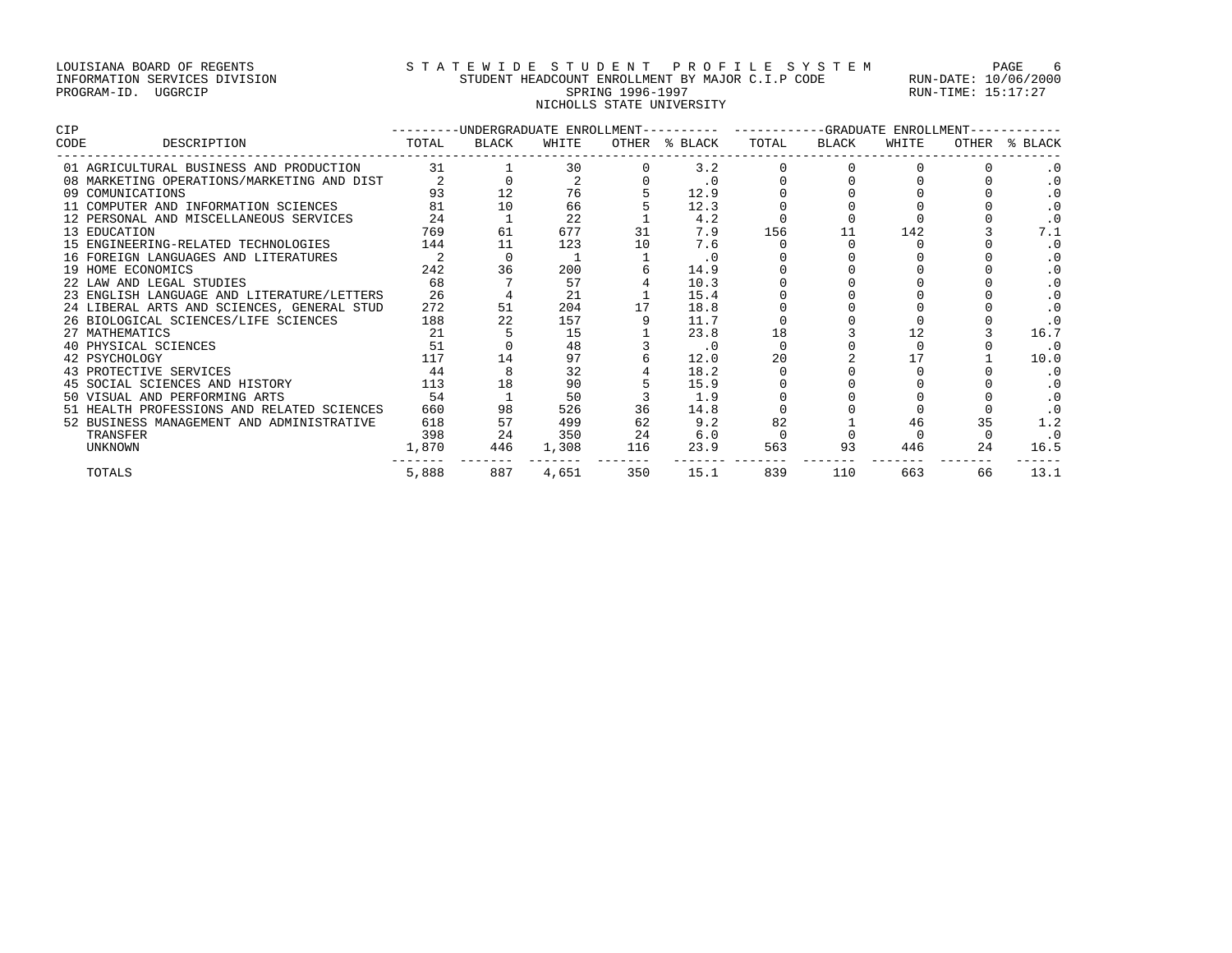# LOUISIANA BOARD OF REGENTS STATEWIDE STUDENT PROFILE SYSTEM PAGE 7 INFORMATION SERVICES DIVISION STUDENT HEADCOUNT ENROLLMENT BY MAJOR C.I.P CODE RUN-DATE: 10/06/2000 PROGRAM-ID. UGGRCIP SPRING 1996-1997 SPRING 1996-1997 RUN-TIME: 15:17:27 UNIVERSITY OF LA. IN MONROE

| CIP                                        | ---------UNDERGRADUATE ENROLLMENT---------- ----------GRADUATE ENROLLMENT-- |       |       |     |               |          |       |          |          |               |
|--------------------------------------------|-----------------------------------------------------------------------------|-------|-------|-----|---------------|----------|-------|----------|----------|---------------|
| CODE<br>DESCRIPTION                        | TOTAL                                                                       | BLACK | WHITE |     | OTHER % BLACK | TOTAL    | BLACK | WHITE    |          | OTHER % BLACK |
| 01 AGRICULTURAL BUSINESS AND PRODUCTION    | 173                                                                         | 11    | 160   |     | 6.4           |          |       |          |          |               |
| 02 AGRICULTURAL SCIENCES                   |                                                                             |       |       |     |               |          |       |          |          | $\cdot$ 0     |
| 03 CONSERVATION AND RENEWABLE NATURAL RESO |                                                                             |       |       |     | $\cdot$ 0     |          |       |          |          | $\cdot$ 0     |
| 09 COMUNICATIONS                           | 186                                                                         | 61    | 111   | 14  | 32.8          | 33       |       | 20       | 10       | 9.1           |
| 11 COMPUTER AND INFORMATION SCIENCES       | 154                                                                         | 36    | 93    | 25  | 23.4          | $\cap$   |       | $\cap$   | $\Omega$ | $\cdot$ 0     |
| 13 EDUCATION                               | 1,012                                                                       | 254   | 745   | 13  | 25.1          | 396      | 85    | 296      | 15       | 21.5          |
| 15 ENGINEERING-RELATED TECHNOLOGIES        | 157                                                                         | 19    | 133   |     | 12.1          |          |       |          |          | $\cdot$ 0     |
| 16 FOREIGN LANGUAGES AND LITERATURES       | 20                                                                          |       | 14    |     | 20.0          |          |       |          |          | $\cdot$ 0     |
| 19 HOME ECONOMICS                          | 89                                                                          | 24    | 65    |     | 27.0          | 43       |       | 38       |          | 9.3           |
| 20 VOCATIONAL HOME ECONOMICS               | 39                                                                          | 23    | 16    |     | 59.0          |          |       |          |          | $\cdot$ 0     |
| 22 LAW AND LEGAL STUDIES                   | 84                                                                          | 31    | 51    |     | 36.9          |          |       |          |          | $\cdot$ 0     |
| 23 ENGLISH LANGUAGE AND LITERATURE/LETTERS | 102                                                                         | 16    | 84    |     | 15.7          | 23       |       | 19       |          | 8.7           |
| 24 LIBERAL ARTS AND SCIENCES, GENERAL STUD | 530                                                                         | 107   | 416   |     | 20.2          | $\Omega$ |       | $\Omega$ |          | $\cdot$ 0     |
| 26 BIOLOGICAL SCIENCES/LIFE SCIENCES       | 424                                                                         | 77    | 320   | 27  | 18.2          | 31       |       | 25       |          | 9.7           |
| 27 MATHEMATICS                             | 12                                                                          |       | 9     |     | 16.7          | $\Omega$ |       |          |          | $\cdot$ 0     |
| 30 MULTI/INTERDISCIPLINARY STUDIES         | $\overline{0}$                                                              |       |       |     | $\cdot$ 0     | 41       |       | 29       |          | 19.5          |
| 31 PARKS, RECREATION, LEISURE AND FITNESS  | 129                                                                         | 21    | 100   |     | 16.3          | $\Omega$ |       | $\Omega$ |          | $\cdot$ 0     |
| 40 PHYSICAL SCIENCES                       | 77                                                                          |       | 73    |     | 3.9           | 25       |       | 10       | 15       | $\cdot$ 0     |
| 42 PSYCHOLOGY                              | 378                                                                         | 84    | 278   | 16  | 22.2          | 54       | 13    | 39       |          | 24.1          |
| 43 PROTECTIVE SERVICES                     | 458                                                                         | 175   | 279   |     | 38.2          | 25       |       | 20       |          | 20.0          |
| 44 PUBLIC ADMINISTRATION AND SERVICES      | 305                                                                         | 135   | 164   |     | 44.3          | $\Omega$ |       | $\Omega$ |          | $\cdot$ 0     |
| 45 SOCIAL SCIENCES AND HISTORY             | 129                                                                         | 43    | 82    |     | 33.3          | 11       |       | 11       |          | $\cdot$ 0     |
| 49 TRANSPORTATION AND MATERIALS MOVING WOR | 72                                                                          |       | 61    |     | 8.3           | $\Omega$ |       |          |          | $\cdot$ 0     |
| 50 VISUAL AND PERFORMING ARTS              | 102                                                                         | 25    | 74    |     | 24.5          | 14       |       |          |          | 14.3          |
| 51 HEALTH PROFESSIONS AND RELATED SCIENCES | 3,092                                                                       | 596   | 2,230 | 266 | 19.3          | 103      |       | 65       | 32       | 5.8           |
| 52 BUSINESS MANAGEMENT AND ADMINISTRATIVE  | 1,245                                                                       | 376   | 778   | 91  | 30.2          | 106      |       | 56       | 45       | 4.7           |
| TRANSFER                                   | 56                                                                          | 17    | 37    |     | 30.4          | - 0      |       |          |          | $\cdot$ 0     |
| <b>UNKNOWN</b>                             | 349                                                                         | 78    | 257   | 14  | 22.3          | 350      | 98    | 247      |          | 28.0          |
| <b>TOTALS</b>                              | 9,381                                                                       | 2,224 | 6,637 | 520 | 23.7          | 1,255    | 234   | 882      | 139      | 18.6          |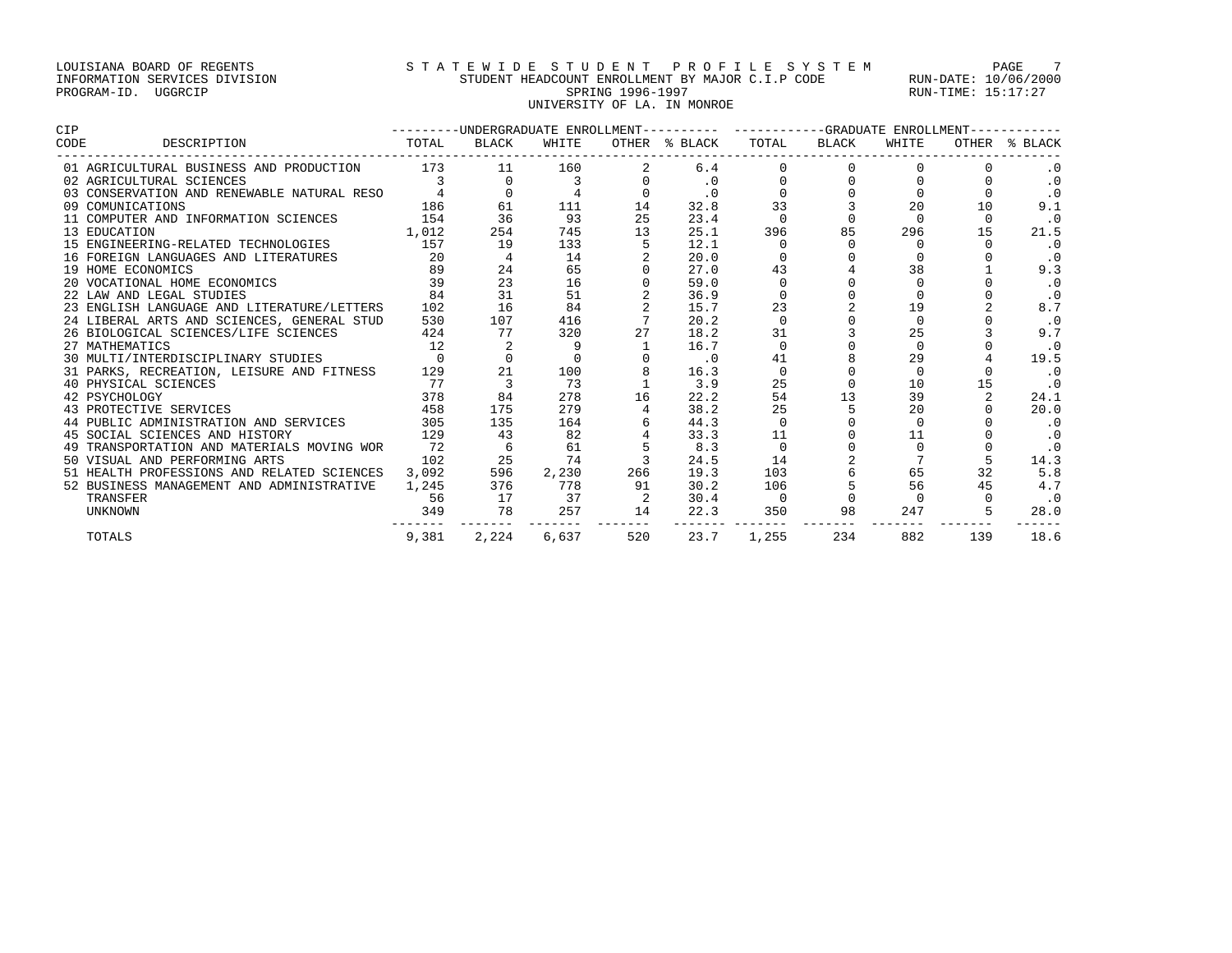### LOUISIANA BOARD OF REGENTS STATEWIDE STUDENT PROFILE SYSTEM PAGE 8 INFORMATION SERVICES DIVISION STUDENT HEADCOUNT ENROLLMENT BY MAJOR C.I.P CODE RUN-DATE: 10/06/2000 PROGRAM-ID. UGGRCIP SPRING 1996-1997 SPRING 1996-1997 RUN-TIME: 15:17:27 NORTHWESTERN STATE UNIVERSITY

| <b>CIP</b>                                 | ---------UNDERGRADUATE ENROLLMENT---------- ----------GRADUATE ENROLLMENT------- |       |       |     |               |       |       |       |       |           |
|--------------------------------------------|----------------------------------------------------------------------------------|-------|-------|-----|---------------|-------|-------|-------|-------|-----------|
| CODE<br>DESCRIPTION                        | TOTAL                                                                            | BLACK | WHITE |     | OTHER % BLACK | TOTAL | BLACK | WHITE | OTHER | % BLACK   |
| 09 COMUNICATIONS                           | 141                                                                              | 31    | 97    | 13  | 22.0          |       |       |       |       |           |
| 11 COMPUTER AND INFORMATION SCIENCES       | 189                                                                              | 63    | 114   | 12  | 33.3          |       |       |       |       | $\cdot$ 0 |
| 13 EDUCATION                               | 1,333                                                                            | 254   | 962   | 117 | 19.1          | 479   | 74    | 378   | 27    | 15.4      |
| 15 ENGINEERING-RELATED TECHNOLOGIES        | 187                                                                              | 40    | 126   | 21  | 21.4          |       |       |       |       | $\cdot$ 0 |
| 19 HOME ECONOMICS                          | 47                                                                               |       | 32    |     | 23.4          |       |       |       |       | $\cdot$ 0 |
| 23 ENGLISH LANGUAGE AND LITERATURE/LETTERS | 70                                                                               |       | 63    |     | 5.7           | 26    |       |       |       | 7.7       |
| 24 LIBERAL ARTS AND SCIENCES, GENERAL STUD | 1,296                                                                            | 277   | 878   | 141 | 21.4          |       |       |       |       | $\cdot$ 0 |
| 26 BIOLOGICAL SCIENCES/LIFE SCIENCES       | 449                                                                              | 84    | 310   | 55  | 18.7          |       |       |       |       | $\cdot$ 0 |
| 27 MATHEMATICS                             | 30                                                                               | 6     | 23    |     | 20.0          |       |       |       |       | $\cdot$ 0 |
| 40 PHYSICAL SCIENCES                       | 66                                                                               |       | 46    |     | 22.7          |       |       |       |       | $\cdot$ 0 |
| 42 PSYCHOLOGY                              | 370                                                                              | 102   | 235   | 33  | 27.6          | 34    |       |       |       | 5.9       |
| 44 PUBLIC ADMINISTRATION AND SERVICES      | 283                                                                              | 126   | 133   | 24  | 44.5          |       |       |       |       | $\cdot$ 0 |
| 45 SOCIAL SCIENCES AND HISTORY             | 239                                                                              | 35    | 185   | 19  | 14.6          | 28    |       | 24    |       | 3.6       |
| 48 PRECISION PRODUCTION TRADES             |                                                                                  |       |       |     | 100.0         |       |       |       |       | $\cdot$ 0 |
| 50 VISUAL AND PERFORMING ARTS              | 133                                                                              | 25    | 93    | 15  | 18.8          | 18    |       |       |       | $\cdot$ 0 |
| 51 HEALTH PROFESSIONS AND RELATED SCIENCES | 1,972                                                                            | 475   | 1,341 | 156 | 24.1          | 123   |       | 113   |       | 6.5       |
| 52 BUSINESS MANAGEMENT AND ADMINISTRATIVE  | 978                                                                              | 261   | 613   | 104 | 26.7          |       |       |       |       | $\cdot$ 0 |
| UNKNOWN                                    | 67                                                                               | 8     | 55    | 4   | 11.9          | 384   | 75    | 295   | 14    | 19.5      |
| TOTALS                                     | 7,851                                                                            | 1,818 | 5,306 | 727 | 23.2          | 1,092 | 162   | 875   | 55    | 14.8      |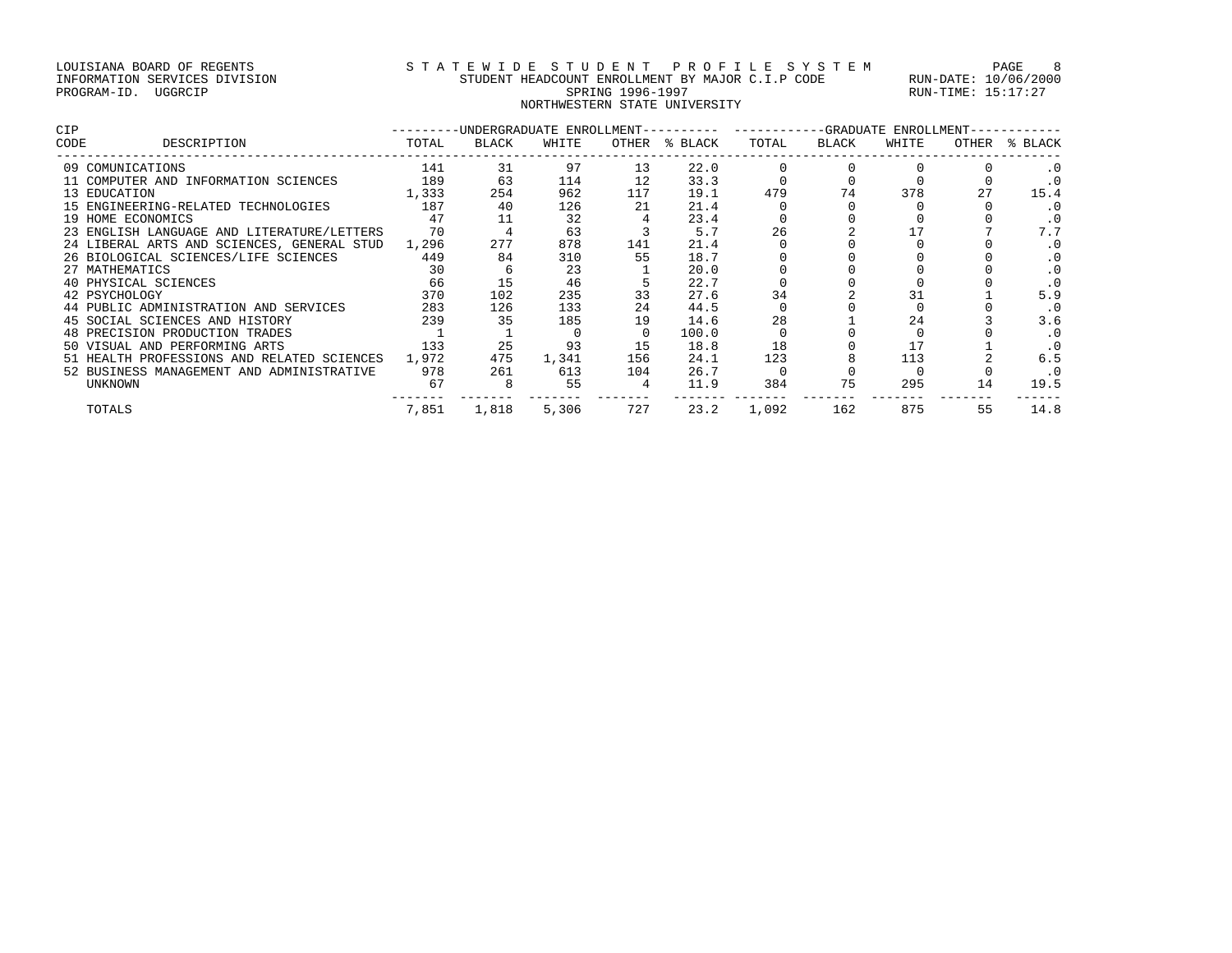# LOUISIANA BOARD OF REGENTS S T A T E W I D E S T U D E N T P R O F I L E S Y S T E M PAGE 9 INFORMATION SERVICES DIVISION STUDENT HEADCOUNT ENROLLMENT BY MAJOR C.I.P CODE RUN-DATE: 10/06/2000 PROGRAM-ID. UGGRCIP SPRING 1996-1997 SPRING 1996-1997 RUN-TIME: 15:17:27 SOUTHEASTERN LA. UNIVERSITY

| <b>CIP</b>                                 | ---------UNDERGRADUATE ENROLLMENT---------- ---------GRADUATE ENROLLMENT-- |       |        |     |               |       |       |       |       |           |
|--------------------------------------------|----------------------------------------------------------------------------|-------|--------|-----|---------------|-------|-------|-------|-------|-----------|
| CODE<br>DESCRIPTION                        | TOTAL                                                                      | BLACK | WHITE  |     | OTHER % BLACK | TOTAL | BLACK | WHITE | OTHER | % BLACK   |
| 02 AGRICULTURAL SCIENCES                   | 40                                                                         |       | 40     |     | $\cdot$ 0     |       |       |       |       |           |
| 09 COMUNICATIONS                           | 274                                                                        | 31    | 232    | 11  | 11.3          |       |       |       |       | . 0       |
| 11 COMPUTER AND INFORMATION SCIENCES       | 300                                                                        | 40    | 253    |     | 13.3          |       |       |       |       |           |
| 13 EDUCATION                               | 2,574                                                                      | 219   | 2,305  | 50  | 8.5           | 440   | 47    | 387   |       | 10.7      |
| 15 ENGINEERING-RELATED TECHNOLOGIES        | 417                                                                        | 21    | 382    | 14  | 5.0           |       |       |       |       |           |
| 16 FOREIGN LANGUAGES AND LITERATURES       | 36                                                                         |       | 29     |     | 5.6           |       |       |       |       | $\cdot$ 0 |
| 19 HOME ECONOMICS                          | 108                                                                        |       | 96     |     | 8.3           |       |       |       |       | $\cdot$ 0 |
| 23 ENGLISH LANGUAGE AND LITERATURE/LETTERS | 118                                                                        |       | 112    |     | 1.7           | 34    |       | 30    |       | 2.9       |
| 24 LIBERAL ARTS AND SCIENCES, GENERAL STUD | 232                                                                        | 16    | 209    |     | 6.9           |       |       |       |       | $\cdot$ 0 |
| 26 BIOLOGICAL SCIENCES/LIFE SCIENCES       | 515                                                                        | 24    | 471    | 20  | 4.7           | 40    |       | 39    |       | $\cdot$ 0 |
| 27 MATHEMATICS                             | 22                                                                         |       | 18     |     | 9.1           |       |       |       |       |           |
| 40 PHYSICAL SCIENCES                       | 73                                                                         |       | 62     |     | 11.0          |       |       |       |       |           |
| 42 PSYCHOLOGY                              | 371                                                                        | 25    | 337    |     | 6.7           | 36    |       | 30    |       | 11.1      |
| 43 PROTECTIVE SERVICES                     | 566                                                                        | 56    | 492    | 18  | 9.9           |       |       |       |       | $\cdot$ 0 |
| 44 PUBLIC ADMINISTRATION AND SERVICES      | 381                                                                        |       | 298    |     | 20.2          |       |       |       |       | $\cdot$ 0 |
| 45 SOCIAL SCIENCES AND HISTORY             | 304                                                                        | 27    | 266    | 11  | 8.9           | 32    |       | 31    |       | 3.1       |
| 50 VISUAL AND PERFORMING ARTS              | 215                                                                        | 11    | 196    |     | 5.1           | 17    |       | 11    |       | 5.9       |
| 51 HEALTH PROFESSIONS AND RELATED SCIENCES | 1,484                                                                      | 228   | 1,208  | 48  | 15.4          | 145   |       | 130   |       | 6.2       |
| 52 BUSINESS MANAGEMENT AND ADMINISTRATIVE  | 2,200                                                                      | 202   | 1,913  | 85  | 9.2           | 147   |       | 101   | 43    | 2.0       |
| TRANSFER                                   | 254                                                                        | 18    | 225    | 11  | 7.1           |       |       |       |       | $\cdot$ 0 |
| <b>UNKNOWN</b>                             | 2,086                                                                      | 198   | 1,829  | 59  | 9.5           | 791   | 118   | 666   |       | 14.9      |
| TOTALS                                     | 12,570                                                                     | 1,216 | 10,973 | 381 | 9.7           | 1,682 | 184   | 1,425 | 73    | 10.9      |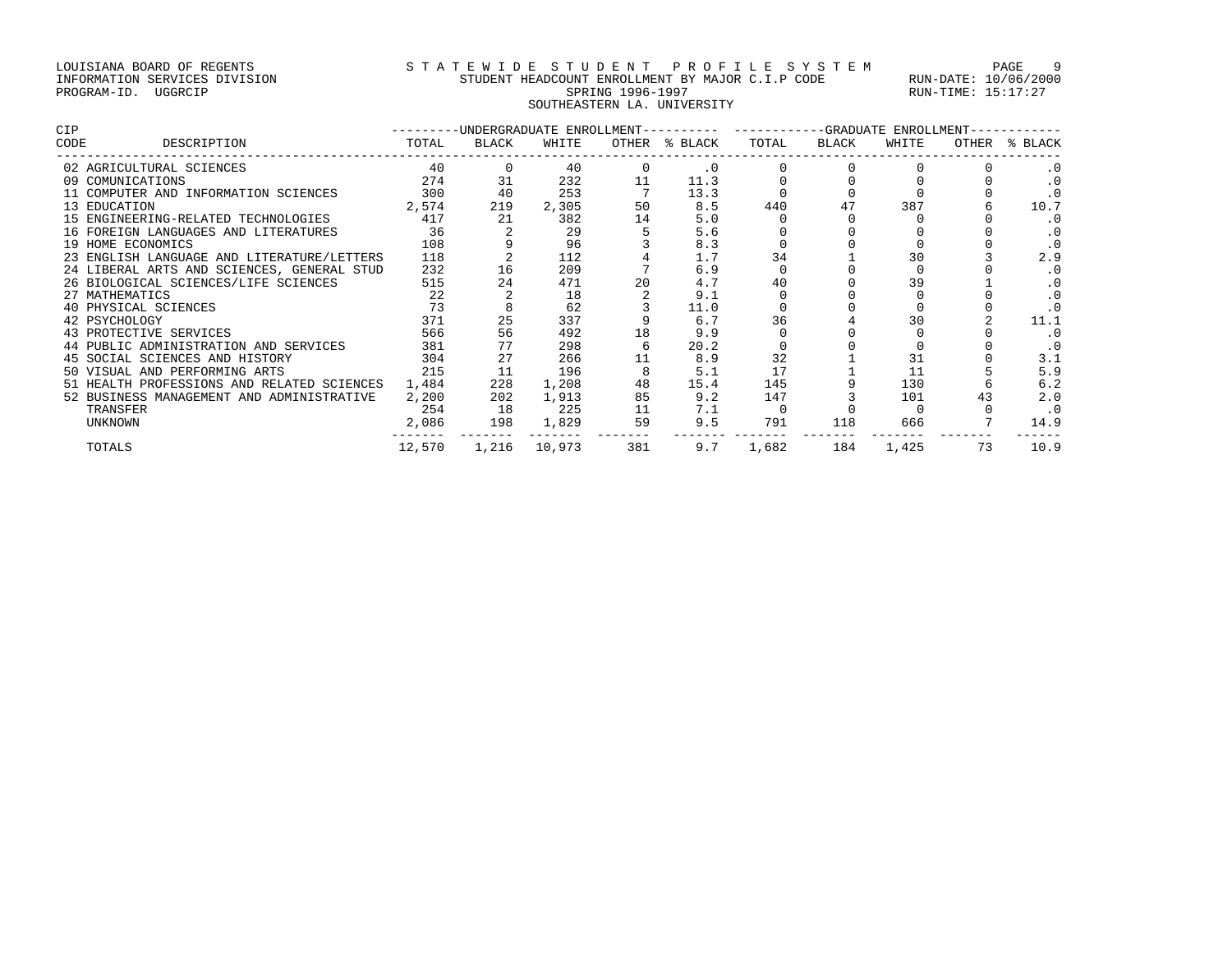# LOUISIANA BOARD OF REGENTS S T A T E W I D E S T U D E N T P R O F I L E S Y S T E M PAGE 10 INFORMATION SERVICES DIVISION STUDENT HEADCOUNT ENROLLMENT BY MAJOR C.I.P CODE RUN-DATE: 10/06/2000 PROGRAM-ID. UGGRCIP SPRING 1996-1997 SPRING 1996-1997 RUN-TIME: 15:17:27 UNIVERSITY OF LA. IN LAFAYETTE

| CIP                                              |                | ---------UNDERGRADUATE ENROLLMENT---------- ----------GRADUATE ENROLLMENT----------- |              |              |               |             |          |          |          |               |
|--------------------------------------------------|----------------|--------------------------------------------------------------------------------------|--------------|--------------|---------------|-------------|----------|----------|----------|---------------|
| CODE<br>DESCRIPTION                              | TOTAL          | BLACK                                                                                | WHITE        |              | OTHER % BLACK | TOTAL       | BLACK    | WHITE    |          | OTHER % BLACK |
| 01 AGRICULTURAL BUSINESS AND PRODUCTION          |                | 50 — 10                                                                              | 41           |              | 8.0           |             |          |          |          |               |
| 02 AGRICULTURAL SCIENCES                         | 82             |                                                                                      | 72           |              | 7.3           |             |          |          |          | $\cdot$ 0     |
| 03 CONSERVATION AND RENEWABLE NATURAL RESO       | 178            | 2                                                                                    | 171          |              | 1.1           |             |          |          |          | $\cdot$ 0     |
| 04 ARCHITECTURE AND RELATED PROGRAMS             | 271            | 32                                                                                   | 200          | 39           | 11.8          |             |          |          |          | $\cdot$ 0     |
| 05 AREA, ETHNIC AND CULTURAL STUDIES             | $\overline{0}$ |                                                                                      | 0            |              | $\cdot$ 0     | 10          |          |          |          | 20.0          |
| 08 MARKETING OPERATIONS/MARKETING AND DIST       | 65             | 12                                                                                   | 47           | 6            | 18.5          | $\Omega$    |          |          |          | $\cdot$ 0     |
| 09 COMUNICATIONS                                 | 484            | 104                                                                                  | 353          | 27           | 21.5          | 34          |          | 28       |          | 8.8           |
| 11 COMPUTER AND INFORMATION SCIENCES             | 317            | 62                                                                                   | 216          | 39           | 19.6          | 128         |          | 25       | 102      | .8            |
| 13 EDUCATION                                     | 1,961          | 409                                                                                  | 1,492        | 60           | 20.9          | 244         | 29       | 191      | 24       | 11.9          |
| 14 ENGINEERING                                   | 760            | 97                                                                                   | 556          | 107          | 12.8          | 142         |          | 37       | 101      | 2.8           |
| 15 ENGINEERING-RELATED TECHNOLOGIES 294          |                | 45                                                                                   | 234          | 15           | 15.3          | $\Omega$    |          |          |          | $\cdot$ 0     |
| 16 FOREIGN LANGUAGES AND LITERATURES             | 28             | $\overline{0}$                                                                       | 23           | 5            | $\cdot$ 0     | 16          |          |          |          | 6.3           |
| 19 HOME ECONOMICS                                | 486            | 133                                                                                  | 333          | 20           | 27.4          | 22          |          | 19       |          | 4.5           |
| 20 VOCATIONAL HOME ECONOMICS                     | 10             | $\Omega$                                                                             | 10           | $\Omega$     | $\cdot$ 0     | $\Omega$    |          | $\cap$   |          | $\cdot$ 0     |
| 22 LAW AND LEGAL STUDIES                         | 94             | 37                                                                                   | 56           |              | 39.4          |             |          |          |          | $\cdot$ 0     |
| 23 ENGLISH LANGUAGE AND LITERATURE/LETTERS       | 177            | 2.4                                                                                  | 141          | 12           | 13.6          | 113         |          | 101      | 10       | 1.8           |
| 24 LIBERAL ARTS AND SCIENCES, GENERAL STUD       | 897            | 225                                                                                  | 634          | 38           | 25.1          | $\Omega$    |          | $\Omega$ | $\Omega$ | $\cdot$ 0     |
| 26 BIOLOGICAL SCIENCES/LIFE SCIENCES             | 579            | 124                                                                                  | 413          | 42           | 21.4          | 68          |          | 46       | 20       | 2.9           |
| 27 MATHEMATICS                                   | 27             |                                                                                      | 19           |              | 25.9          | 48          |          | 20       | 2.8      | $\cdot$ 0     |
| 38 PHILOSOPHY AND RELIGION                       | 6              |                                                                                      | 5            |              | $\cdot$ 0     | $\Omega$    |          | $\Omega$ |          | $\cdot$ 0     |
| 40 PHYSICAL SCIENCES                             | 96             | 18                                                                                   | 74           |              | 18.8          | 26          |          | 19       |          | $\cdot$ 0     |
| 42 PSYCHOLOGY                                    | 457            | 101                                                                                  | 329          | 27           | 22.1          | 37          |          | 31       |          | 5.4           |
| 43 PROTECTIVE SERVICES                           | 505            | 188                                                                                  | 296          | 21           | 37.2          | $\mathbf 0$ |          | $\Omega$ |          | $\cdot$ 0     |
| 45 SOCIAL SCIENCES AND HISTORY                   | 469            | 143                                                                                  | 309          | 17           | 30.5          | 27          |          | 21       |          | 3.7           |
| 50 VISUAL AND PERFORMING ARTS                    | 353            | 40                                                                                   | 289          | 24           | 11.3          | 15          |          | 11       |          | $\cdot$ 0     |
| 51 HEALTH PROFESSIONS AND RELATED SCIENCES 1,589 |                | 401                                                                                  | 1,112        | 76           | 25.2          | 118         |          | 93       | 17       | 6.8           |
| 52 BUSINESS MANAGEMENT AND ADMINISTRATIVE        | 2,105          | 388                                                                                  | 1,557        | 160          | 18.4          | 117         |          | 88       | 26       | 2.6           |
| TRANSFER                                         | 152            | 25                                                                                   | 118          | $^{\circ}$ 9 | 16.4          | 0           | $\Omega$ | $\Omega$ | $\Omega$ | $\cdot$ 0     |
| UNKNOWN                                          | 1,578          | 241                                                                                  | 1,182        | 155          | 15.3          | 282         | 30       | 219      | 33       | 10.6          |
| <b>TOTALS</b>                                    | 14,070         |                                                                                      | 2,868 10,282 | 920          | 20.4          | 1,447       | 89       | 964      | 394      | 6.2           |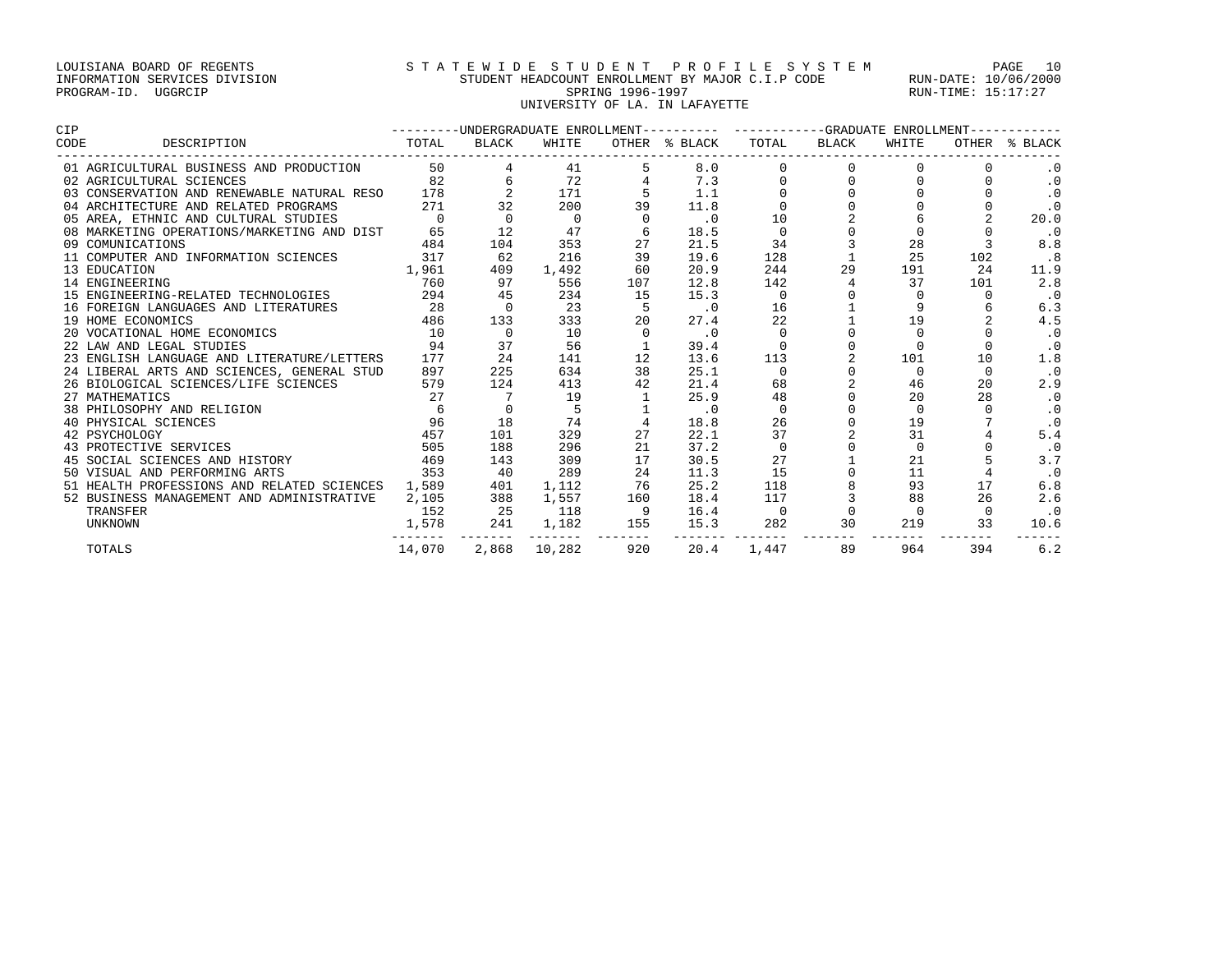# LOUISIANA BOARD OF REGENTS S T A T E W I D E S T U D E N T P R O F I L E S Y S T E M PAGE 11 INFORMATION SERVICES DIVISION STUDENT HEADCOUNT ENROLLMENT BY MAJOR C.I.P CODE RUN-DATE: 10/06/2000 PROGRAM-ID. UGGRCIP SPRING 1996-1997 SPRING 1996-1997 RUN-TIME: 15:17:27 L.S.U. AT ALEXANDRIA

| CIP  |                                            | -UNDERGRADUATE ENROLLMENT-- |       |       |              |         |       | -GRADUATE ENROLLMENT- |       |       |         |  |
|------|--------------------------------------------|-----------------------------|-------|-------|--------------|---------|-------|-----------------------|-------|-------|---------|--|
| CODE | DESCRIPTION                                | TOTAL                       | BLACK | WHITE | <b>OTHER</b> | % BLACK | TOTAL | <b>BLACK</b>          | WHITE | OTHER | % BLACK |  |
|      | 11 COMPUTER AND INFORMATION SCIENCES       |                             |       | 39    |              | 17.0    |       |                       |       |       |         |  |
|      | 51 HEALTH PROFESSIONS AND RELATED SCIENCES | 656                         | 105   | 532   | 19           | 16.0    |       |                       |       |       |         |  |
|      | 52 BUSINESS MANAGEMENT AND ADMINISTRATIVE  | 10                          |       |       |              | 20.0    |       |                       |       |       |         |  |
|      | TRANSFER                                   | 1,390                       | 176   | 1,167 | 47           | 12.7    |       |                       |       |       |         |  |
|      | UNKNOWN                                    | 114                         |       | 98    |              | 13.2    |       |                       |       |       |         |  |
|      | TOTALS                                     | 2.217                       | 306   | 1,844 | 67           | 13.8    |       |                       |       |       |         |  |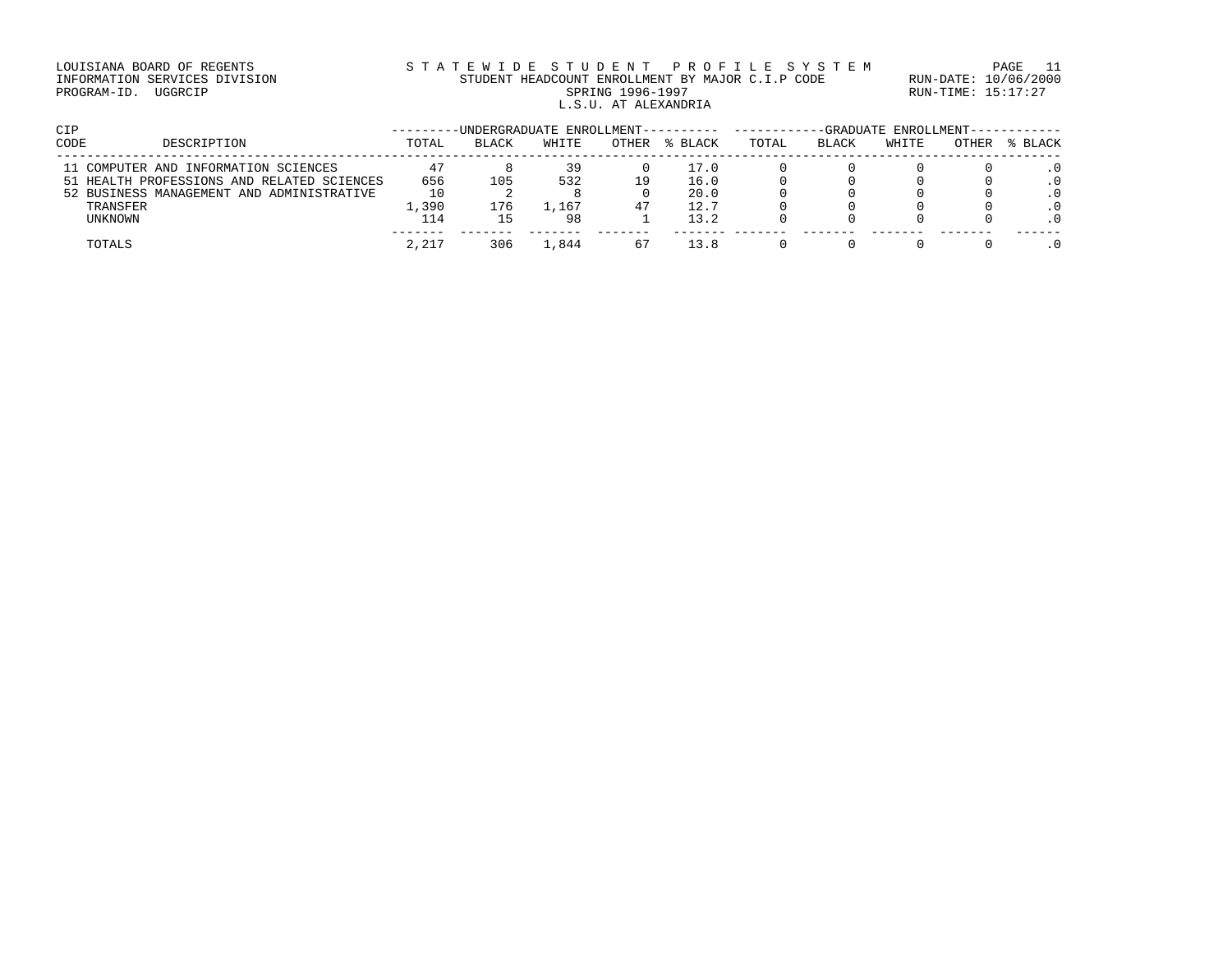### LOUISIANA BOARD OF REGENTS S T A T E W I D E S T U D E N T P R O F I L E S Y S T E M PAGE 12 INFORMATION SERVICES DIVISION STUDENT HEADCOUNT ENROLLMENT BY MAJOR C.I.P CODE RUN-DATE: 10/06/2000 PROGRAM-ID. UGGRCIP SPRING 1996-1997 SPRING 1996-1997 RUN-TIME: 15:17:27 L.S.U. IN BATON ROUGE

| <b>CIP</b>                                                                                                                                                                                                                                   | ---------UNDERGRADUATE ENROLLMENT---------- ----------GRADUATE ENROLLMENT----------- |                      |                           |                |                             |          |                        |             |                 |               |
|----------------------------------------------------------------------------------------------------------------------------------------------------------------------------------------------------------------------------------------------|--------------------------------------------------------------------------------------|----------------------|---------------------------|----------------|-----------------------------|----------|------------------------|-------------|-----------------|---------------|
| DESCRIPTION TOTAL BLACK<br>CODE                                                                                                                                                                                                              |                                                                                      |                      | WHITE                     |                | OTHER % BLACK TOTAL BLACK   |          |                        | WHITE       |                 | OTHER % BLACK |
|                                                                                                                                                                                                                                              |                                                                                      |                      | 66                        | 21             | 3.3                         | 30       |                        | 9           | 19              | 6.7           |
|                                                                                                                                                                                                                                              |                                                                                      |                      | 289                       | 55             | 3.4                         | 146      | $1 \quad \blacksquare$ | 70          | 75              | .7            |
|                                                                                                                                                                                                                                              |                                                                                      | $\frac{7}{22}$       | 369                       | 30             | 1.7                         | 153      |                        | 116         | 36              | .7            |
| 04 ARCHITECTURE AND RELATED PROGRAMS                                                                                                                                                                                                         | 606                                                                                  |                      | 477                       | 107            | 3.6                         | 67       |                        | 51          | 16              | $\cdot$ 0     |
| 05 AREA, ETHNIC AND CULTURAL STUDIES                                                                                                                                                                                                         | $5^{\circ}$                                                                          | $\Omega$             | 4                         |                | $\cdot$ 0                   | $\Omega$ |                        | $\Omega$    | $\Omega$        | $\cdot$ 0     |
| 08 MARKETING OPERATIONS/MARKETING AND DIST 78                                                                                                                                                                                                |                                                                                      |                      | $6\overline{6}$<br>64     |                | 7.7                         | $\Omega$ |                        | $\Omega$    |                 | $\cdot$ 0     |
| 720<br>09 COMUNICATIONS                                                                                                                                                                                                                      |                                                                                      | 60                   | 607                       | 53             | 8.3                         | 73       |                        | 59          | 9               | 6.8           |
| 11 COMPUTER AND INFORMATION SCIENCES 293                                                                                                                                                                                                     |                                                                                      | 27                   | 191                       | 75             | 9.2                         | 147      |                        | 22          | 121             | 2.7           |
| 1,270<br>14 ENGINEERING 2,271<br>15 ENGINEERING-RELATED TECHNOLOGIES 2,271<br>126                                                                                                                                                            |                                                                                      | 108                  | 1,100                     | 62             | 8.5                         | 714      | 88                     | 570         | 56              | 12.3          |
|                                                                                                                                                                                                                                              |                                                                                      | 215                  | 1,669                     | 387            | 9.5                         | 448      | 16                     | 128         | 304             | 3.6           |
|                                                                                                                                                                                                                                              |                                                                                      | 6                    | 106                       | 14             | 4.8                         | $\Omega$ | $\Omega$               | $\mathbf 0$ | $\Omega$        | $\cdot$ 0     |
| 16 FOREIGN LANGUAGES AND LITERATURES                                                                                                                                                                                                         | 92                                                                                   | $7\overline{7}$      | 72                        | 13             | 7.6                         | 49       |                        | 35          | 12              | 4.1           |
| 332<br>19 HOME ECONOMICS                                                                                                                                                                                                                     |                                                                                      | 21                   | 284                       | 27             | 6.3                         | 51       |                        | 37          | 13              | 2.0           |
| 58<br>22 LAW AND LEGAL STUDIES                                                                                                                                                                                                               |                                                                                      | $\overline{9}$       | 45                        | $\overline{4}$ | 15.5                        | $\Omega$ | $\Omega$               | $\Omega$    | $\Omega$        | $\cdot$ 0     |
| 23 ENGLISH LANGUAGE AND LITERATURE/LETTERS 523                                                                                                                                                                                               |                                                                                      | 41                   | 456                       | 26             | 7.8                         | 198      | 17                     | 160         | 21              | 8.6           |
| 24 LIBERAL ARTS AND SCIENCES, GENERAL STUD                                                                                                                                                                                                   | 807                                                                                  | 88                   | 656                       | 63             | 10.9                        | 39       | 2                      | 34          | $\mathbf{3}$    | 5.1           |
| 25 LIBRARY SCIENCE                                                                                                                                                                                                                           | $\overline{0}$                                                                       | $\Omega$             | $\overline{0}$            | $\overline{0}$ | $\overline{\phantom{0}}$ .0 | 153      | 17                     | 108         | 28              | 11.1          |
| 26 BIOLOGICAL SCIENCES/LIFE SCIENCES 1,205                                                                                                                                                                                                   |                                                                                      | 109                  | 925                       | 171            | 9.0                         | 186      |                        | 118         | 67              | .5            |
| 27 MATHEMATICS                                                                                                                                                                                                                               | 75                                                                                   | 6                    | 60                        | 9              | 8.0                         | 78       |                        | 40          | 34              | 5.1           |
|                                                                                                                                                                                                                                              |                                                                                      |                      | $\overline{0}$            |                | $\cdot$ 0                   | 16       |                        | 13          | $\mathbf{1}$    | 12.5          |
|                                                                                                                                                                                                                                              |                                                                                      |                      | 51                        |                | $\cdot$ 0                   | 12       | $\mathbf 0$            | 10          |                 | $\cdot$ 0     |
|                                                                                                                                                                                                                                              |                                                                                      |                      | 137                       | 21             | 5.4                         | 280      | 32                     | 150         | 98              | 11.4          |
|                                                                                                                                                                                                                                              |                                                                                      | 60                   | 616                       | 69             | 8.1                         | 133      | 2                      | 124         |                 | 1.5           |
| 27 MATHEMATICS 75<br>30 MULTI/INTERDISCIPLINARY STUDIES 6<br>38 PHILOSOPHY AND RELIGION 55<br>40 PHYSICAL SCIENCES 167<br>42 PSYCHOLOGY 145<br>43 PROTECTIVE SERVICES 2<br>44 PUBLIC ADMINISTRATION AND SERVICES 2<br>44 PUBLIC ADMINISTRATI |                                                                                      |                      |                           | $\Omega$       | 50.0                        | $\Omega$ | $\Omega$               | $\Omega$    | $\Omega$        | $\cdot$ 0     |
|                                                                                                                                                                                                                                              |                                                                                      | $\overline{0}$       |                           | $\Omega$       | $\cdot$ 0                   | 310      | 53                     | 246         | 11              | 17.1          |
| 45 SOCIAL SCIENCES AND HISTORY 1,130                                                                                                                                                                                                         |                                                                                      |                      | 94 957                    | 79             | 8.3                         | 338      | 14                     | 259         | 65              | 4.1           |
| 583<br>50 VISUAL AND PERFORMING ARTS                                                                                                                                                                                                         |                                                                                      | 24                   | 473                       | 86             | 4.1                         | 250      |                        | 184         | 57              | 3.6           |
| 51 HEALTH PROFESSIONS AND RELATED SCIENCES 772                                                                                                                                                                                               |                                                                                      | 77                   | 587                       | 108            | 10.0                        | 428      | 13                     | 367         | 48              | 3.0           |
| 52 BUSINESS MANAGEMENT AND ADMINISTRATIVE                                                                                                                                                                                                    |                                                                                      |                      | 1,816                     | 312            | 6.1                         | 425      | 23                     | 313         | 89              | 5.4           |
| UNKNOWN                                                                                                                                                                                                                                      |                                                                                      | $2,267$<br>4,906 598 | 3,710                     | 5.             | 598 12.2                    | 628      | 110                    | 375         | 143             | 17.5          |
| TOTALS                                                                                                                                                                                                                                       |                                                                                      |                      | 19,940 1,749 15,788 2,403 |                | 8.8                         | 5,352    | 419                    |             | 3,598 1,335 7.8 |               |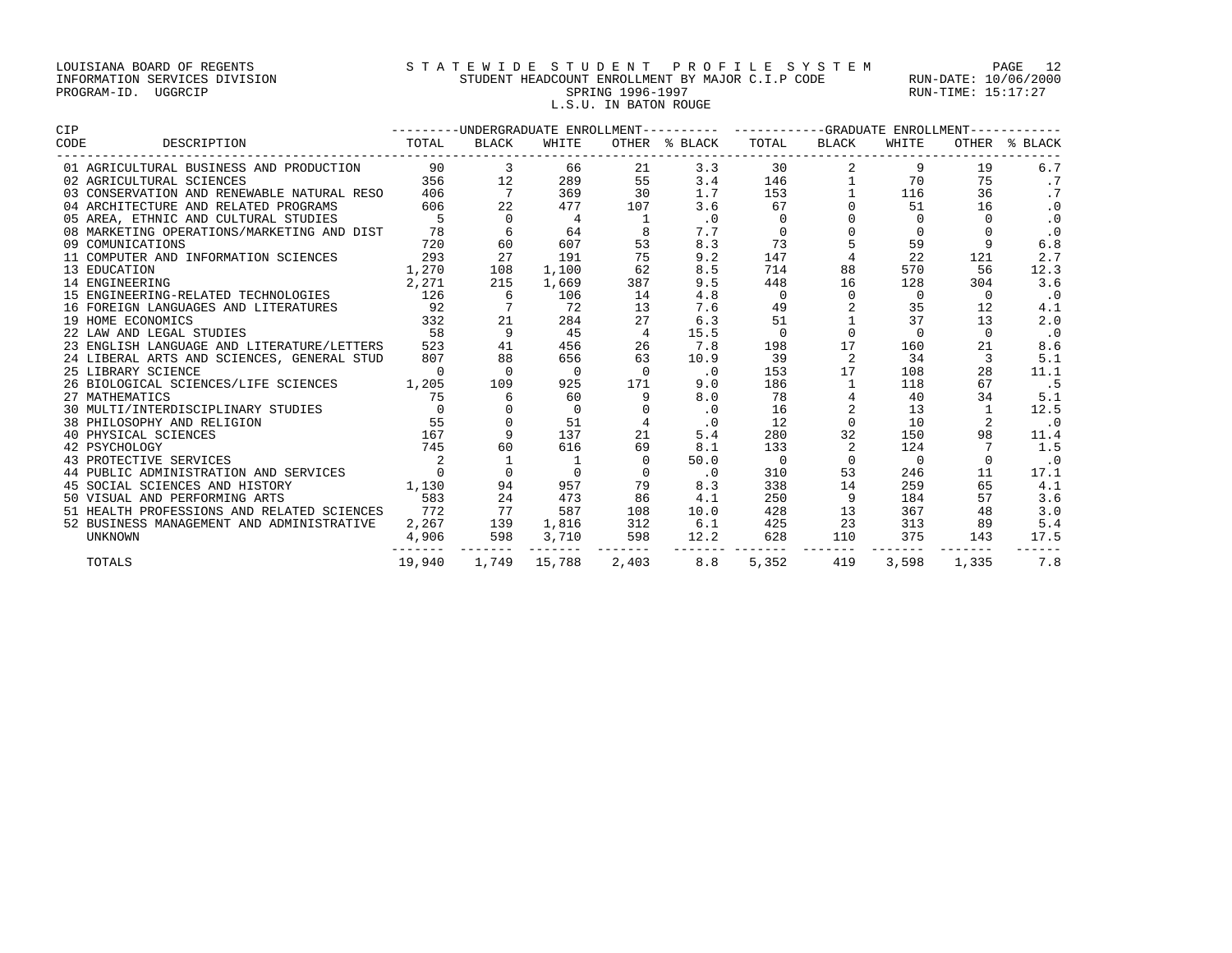### LOUISIANA BOARD OF REGENTS STATEWIDE STUDENT PROFILE SYSTEM PAGE 13 INFORMATION SERVICES DIVISION STUDENT HEADCOUNT ENROLLMENT BY MAJOR C.I.P CODE RUN-DATE: 10/06/2000 PROGRAM-ID. UGGRCIP SPRING 1996-1997 SPRING 1996-1997 RUN-TIME: 15:17:27 L.S.U. AT EUNICE

| <b>CIP</b> |                                            | -UNDERGRADUATE ENROLLMENT-- |              |       |       | -GRADUATE ENROLLMENT-- |       |       |       |       |         |
|------------|--------------------------------------------|-----------------------------|--------------|-------|-------|------------------------|-------|-------|-------|-------|---------|
| CODE       | DESCRIPTION                                | TOTAL                       | <b>BLACK</b> | WHITE | OTHER | % BLACK                | TOTAL | BLACK | WHITE | OTHER | % BLACK |
|            | 24 LIBERAL ARTS AND SCIENCES, GENERAL STUD | 35                          |              | 28    |       | 20.0                   |       |       |       |       |         |
|            | 43 PROTECTIVE SERVICES                     | 75                          |              | 51    |       | 30.7                   |       |       |       |       |         |
|            | 51 HEALTH PROFESSIONS AND RELATED SCIENCES | 630                         | 153          | 465   | 12    | 24.3                   |       |       |       |       |         |
|            | 52 BUSINESS MANAGEMENT AND ADMINISTRATIVE  | 289                         | 40           | 246   |       | 13.8                   |       |       |       |       |         |
|            | TRANSFER                                   |                             |              |       |       |                        |       |       |       |       |         |
|            | UNKNOWN                                    | 1,468                       | 210          | 1,234 | 24    | 14.3                   |       |       |       |       |         |
|            | TOTALS                                     | 2,498                       | 433          | 2,025 | 40    | 17.3                   |       |       |       |       |         |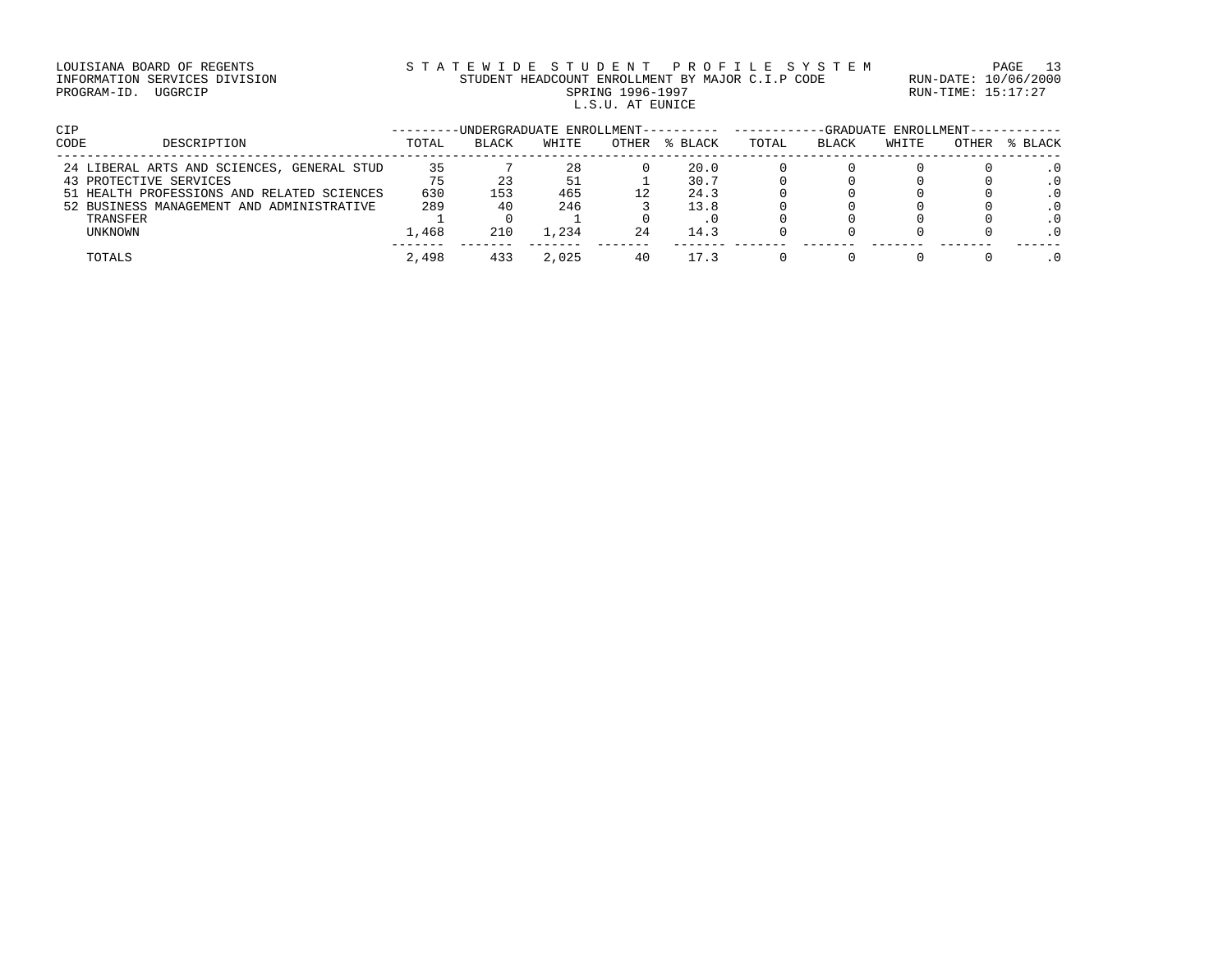### LOUISIANA BOARD OF REGENTS S T A T E W I D E S T U D E N T P R O F I L E S Y S T E M PAGE 14 INFORMATION SERVICES DIVISION STUDENT HEADCOUNT ENROLLMENT BY MAJOR C.I.P CODE RUN-DATE: 10/06/2000 PROGRAM-ID. UGGRCIP SPRING 1996-1997 SPRING 1996-1997 RUN-TIME: 15:17:27 L.S.U. IN SHREVEPORT

| <b>CIP</b> |                                            | -------- |       |       |     | -UNDERGRADUATE ENROLLMENT---------- | -----------GRADUATE ENROLLMENT- |       |       |       |         |
|------------|--------------------------------------------|----------|-------|-------|-----|-------------------------------------|---------------------------------|-------|-------|-------|---------|
| CODE       | DESCRIPTION                                | TOTAL    | BLACK | WHITE |     | OTHER % BLACK                       | TOTAL                           | BLACK | WHITE | OTHER | % BLACK |
|            | 03 CONSERVATION AND RENEWABLE NATURAL RESO | 32       |       | 30    |     | 3.1                                 |                                 |       |       |       |         |
|            | 09 COMUNICATIONS                           | 84       | 15    | 64    |     | 17.9                                |                                 |       |       |       |         |
|            | 11 COMPUTER AND INFORMATION SCIENCES       | 121      | 13    | 105   |     | 10.7                                | 37                              |       | 32    |       | 10.8    |
|            | 13 EDUCATION                               | 434      | 58    | 364   |     | 13.4                                | 40                              |       | 27    |       | 30.0    |
|            | 16 FOREIGN LANGUAGES AND LITERATURES       |          |       |       |     | 14.3                                |                                 |       |       |       | . 0     |
|            | 23 ENGLISH LANGUAGE AND LITERATURE/LETTERS | 46       |       | 39    |     | 10.9                                |                                 |       |       |       |         |
|            | 24 LIBERAL ARTS AND SCIENCES, GENERAL STUD | 139      | 21    | 115   |     | 15.1                                | 35                              |       | 34    |       |         |
|            | 26 BIOLOGICAL SCIENCES/LIFE SCIENCES       | 200      | 22    | 155   | 23  | 11.0                                |                                 |       |       |       |         |
|            | 27 MATHEMATICS                             | 15       |       | 11    |     | 13.3                                |                                 |       |       |       |         |
|            | 40 PHYSICAL SCIENCES                       | 37       |       | 32    |     | 8.1                                 |                                 |       |       |       |         |
|            | 42 PSYCHOLOGY                              | 188      | 23    | 162   |     | 12.2                                |                                 |       |       |       |         |
|            | 43 PROTECTIVE SERVICES                     | 100      | 15    | 83    |     | 15.0                                |                                 |       |       |       |         |
|            | 44 PUBLIC ADMINISTRATION AND SERVICES      |          |       |       |     | 25.0                                |                                 |       |       |       |         |
|            | 45 SOCIAL SCIENCES AND HISTORY             | 107      | 18    | 86    |     | 16.8                                |                                 |       |       |       |         |
|            | 50 VISUAL AND PERFORMING ARTS              | 38       |       | 34    |     | 5.3                                 |                                 |       |       |       |         |
|            | 51 HEALTH PROFESSIONS AND RELATED SCIENCES | 50       |       | 43    |     | 4.0                                 |                                 |       |       |       |         |
|            | 52 BUSINESS MANAGEMENT AND ADMINISTRATIVE  | 637      | 88    | 524   | 25  | 13.8                                | 63                              |       | 53    |       | 9.5     |
|            | UNKNOWN                                    | 906      | 162   | 698   | 46  | 17.9                                | 553                             | 123   | 415   | 15    | 22.2    |
|            | TOTALS                                     | 3,149    | 453   | 2,555 | 141 | 14.4                                | 728                             | 145   | 561   | 2.2   | 19.9    |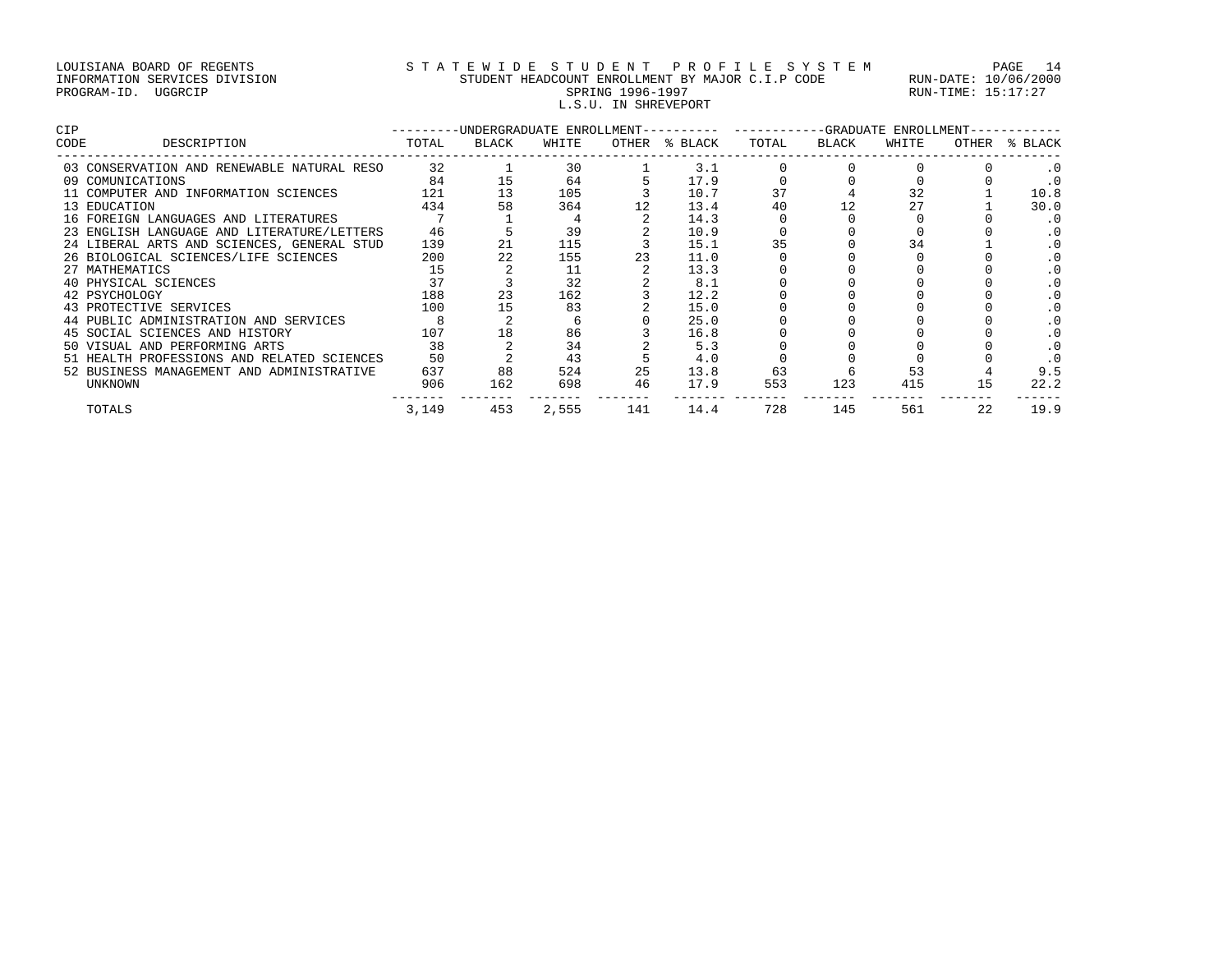# LOUISIANA BOARD OF REGENTS S T A T E W I D E S T U D E N T P R O F I L E S Y S T E M PAGE 15 INFORMATION SERVICES DIVISION STUDENT HEADCOUNT ENROLLMENT BY MAJOR C.I.P CODE RUN-DATE: 10/06/2000 PROGRAM-ID. UGGRCIP SPRING 1996-1997 SPRING 1996-1997 RUN-TIME: 15:17:27 SPRING 1996-1997<br>UNIVERSITY OF NEW ORLEANS

| <b>CIP</b> |                                            |        | -UNDERGRADUATE ENROLLMENT---------- |          |       |           |       |       | --GRADUATE ENROLLMENT- |       |           |
|------------|--------------------------------------------|--------|-------------------------------------|----------|-------|-----------|-------|-------|------------------------|-------|-----------|
| CODE       | DESCRIPTION                                | TOTAL  | BLACK                               | WHITE    | OTHER | % BLACK   | TOTAL | BLACK | WHITE                  | OTHER | % BLACK   |
|            | 04 ARCHITECTURE AND RELATED PROGRAMS       |        |                                     | $\Omega$ |       | $\cdot$ 0 | 55    | 12    | 32                     | 11    | 21.8      |
|            | 09 COMUNICATIONS                           | 397    | 104                                 | 244      | 49    | 26.2      |       |       |                        |       | . 0       |
|            | 11 COMPUTER AND INFORMATION SCIENCES       | 373    | 80                                  | 210      | 83    | 21.4      | 72    |       | 21                     | 48    | 4.2       |
|            | 13 EDUCATION                               | 874    | 124                                 | 671      | 79    | 14.2      | 774   | 129   | 536                    | 109   | 16.7      |
|            | 14 ENGINEERING                             | 972    | 115                                 | 641      | 216   | 11.8      | 134   |       | 53                     | 80    | . 7       |
|            | 16 FOREIGN LANGUAGES AND LITERATURES       | 38     |                                     | 24       | 14    | $\cdot$ 0 | 24    |       |                        | 12    | 4.2       |
|            | 23 ENGLISH LANGUAGE AND LITERATURE/LETTERS | 243    | 26                                  | 185      | 32    | 10.7      | 79    |       | 58                     | 15    | 7.6       |
|            | 24 LIBERAL ARTS AND SCIENCES, GENERAL STUD | 826    | 135                                 | 602      | 89    | 16.3      |       |       |                        |       | $\cdot$ 0 |
|            | 26 BIOLOGICAL SCIENCES/LIFE SCIENCES       | 440    | 49                                  | 300      | 91    | 11.1      | 25    |       | 17                     |       | 4.0       |
|            | 27 MATHEMATICS                             | 44     | 10                                  | 24       | 10    | 22.7      | 30    |       | 10                     | 14    | 20.0      |
|            | 38 PHILOSOPHY AND RELIGION                 | 36     |                                     | 28       | -6    | 5.6       |       |       |                        |       | $\cdot$ 0 |
|            | 40 PHYSICAL SCIENCES                       | 130    | 21                                  | 82       | 27    | 16.2      | 84    |       | 46                     | 33    | 6.0       |
|            | 42 PSYCHOLOGY                              | 472    | 97                                  | 298      | 77    | 20.6      | 34    |       | 29                     |       | $\cdot$ 0 |
|            | 44 PUBLIC ADMINISTRATION AND SERVICES      |        |                                     |          |       | $\cdot$ 0 | 46    | 18    | 21                     |       | 39.1      |
|            | 45 SOCIAL SCIENCES AND HISTORY             | 648    | 126                                 | 436      | 86    | 19.4      | 225   | 37    | 153                    | 35    | 16.4      |
|            | 50 VISUAL AND PERFORMING ARTS              | 319    | 40                                  | 221      | 58    | 12.5      | 157   | 12    | 109                    | 36    | 7.6       |
|            | 51 HEALTH PROFESSIONS AND RELATED SCIENCES | 29     | 5                                   | 15       | 9     | 17.2      |       |       |                        |       | $\cdot$ 0 |
|            | 52 BUSINESS MANAGEMENT AND ADMINISTRATIVE  | 2,626  | 409                                 | 1,723    | 494   | 15.6      | 653   | 72    | 407                    | 174   | 11.0      |
|            | UNKNOWN                                    | 2,483  | 646                                 | 1,313    | 524   | 26.0      | 1,507 | 254   | 1,055                  | 198   | 16.9      |
|            | TOTALS                                     | 10,950 | 1,989                               | 7,017    | 1,944 | 18.2      | 3,899 | 557   | 2,558                  | 784   | 14.3      |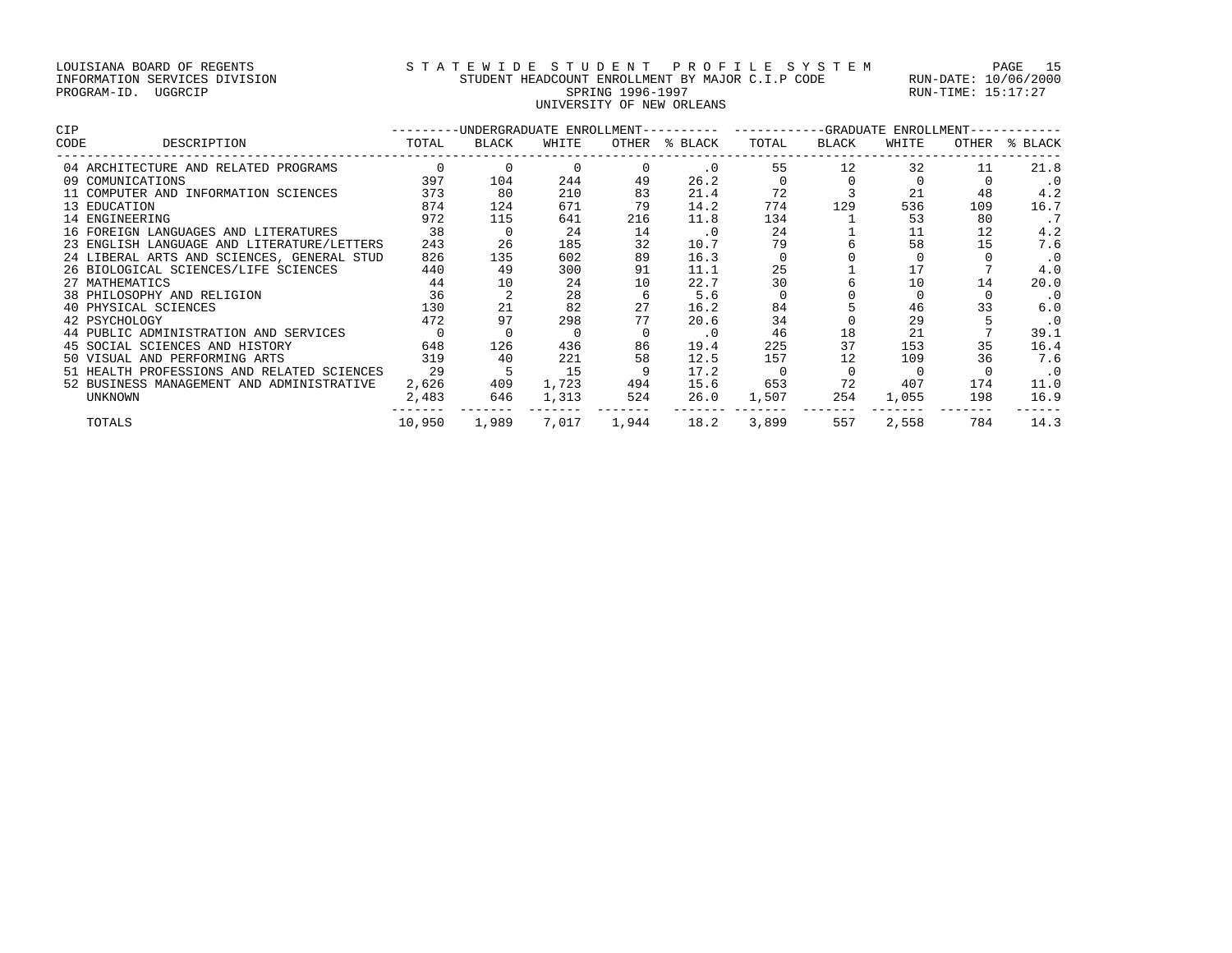| LOUISIANA BOARD OF REGENTS    | STATEWIDE STUDENT PROFILE SYSTEM                 | PAGE 16              |
|-------------------------------|--------------------------------------------------|----------------------|
| INFORMATION SERVICES DIVISION | STUDENT HEADCOUNT ENROLLMENT BY MAJOR C.I.P CODE | RUN-DATE: 10/06/2000 |
| PROGRAM-ID.<br>UGGRCIP        | SPRING 1996-1997                                 | RUN-TIME: 15:17:27   |
|                               | L.S.U. LAW CENTER                                |                      |

| <b>CIP</b>      |                       |       | -UNDERGRADUATE ENROLLMENT----- |       |       |         |           |              | -GRADUATE ENROLLMENT------ |       |             |  |  |
|-----------------|-----------------------|-------|--------------------------------|-------|-------|---------|-----------|--------------|----------------------------|-------|-------------|--|--|
| CODE            | DESCRIPTION           | TOTAL | <b>BLACK</b>                   | WHITE | OTHER | % BLACK | TOTAL     | <b>BLACK</b> | WHITE                      | OTHER | % BLACK     |  |  |
| 22 1<br>UNKNOWN | LAW AND LEGAL STUDIES |       |                                |       |       |         | 595<br>13 | 31           | 537                        | 27    | 5.2<br>15.4 |  |  |
| TOTALS          |                       |       |                                |       |       |         | 608       | 33           | 546                        | 29    | 5.4         |  |  |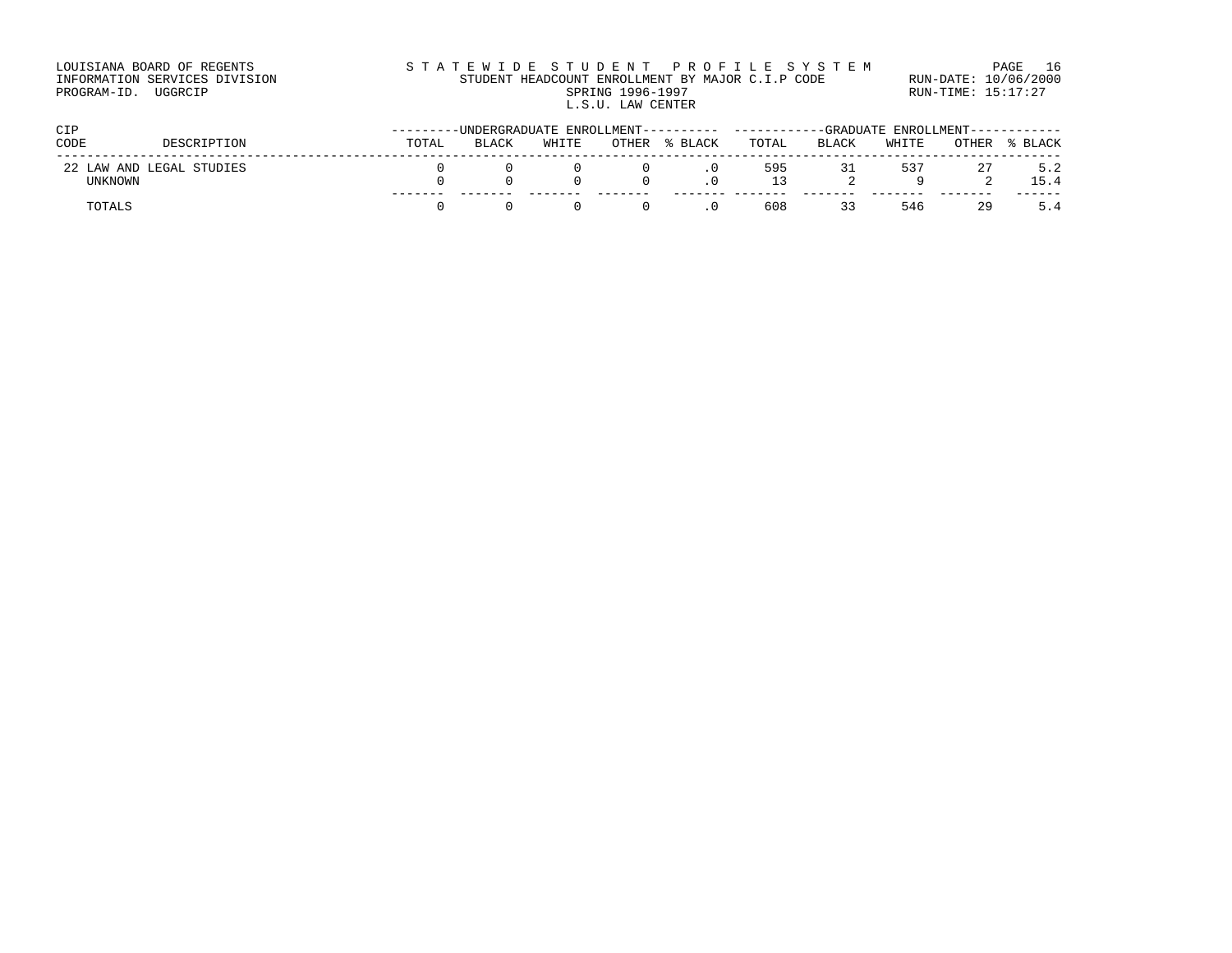# LOUISIANA BOARD OF REGENTS S T A T E W I D E S T U D E N T P R O F I L E S Y S T E M PAGE 17 INFORMATION SERVICES DIVISION STUDENT HEADCOUNT ENROLLMENT BY MAJOR C.I.P CODE RUN-DATE: 10/06/2000 PROGRAM-ID. UGGRCIP SPRING 1996-1997 SPRING 1996-1997 RUN-TIME: 15:17:27 SOUTHERN U. IN BATON ROUGE

| <b>CIP</b> |                                            |          |                |       |     | ---------UNDERGRADUATE ENROLLMENT---------- ----------GRADUATE ENROLLMENT- |          |             |       |    |               |
|------------|--------------------------------------------|----------|----------------|-------|-----|----------------------------------------------------------------------------|----------|-------------|-------|----|---------------|
| CODE       | DESCRIPTION                                | TOTAL    | <b>BLACK</b>   | WHITE |     | OTHER % BLACK                                                              |          | TOTAL BLACK | WHITE |    | OTHER % BLACK |
|            | 01 AGRICULTURAL BUSINESS AND PRODUCTION    | 74       | 74             |       |     | 100.0                                                                      |          |             |       |    |               |
|            | 02 AGRICULTURAL SCIENCES                   | 83       | 83             |       |     | 100.0                                                                      |          | $\cap$      |       |    | $\cdot$ 0     |
|            | 03 CONSERVATION AND RENEWABLE NATURAL RESO | 29       | 29             |       |     | 100.0                                                                      | 12       | 10          |       |    | 83.3          |
|            | 04 ARCHITECTURE AND RELATED PROGRAMS       | 112      | 105            |       |     | 93.8                                                                       |          | $\Omega$    |       |    | $\cdot$ 0     |
|            | 09 COMUNICATIONS                           | 194      | 192            |       |     | 99.0                                                                       | 19       | 18          |       |    | 94.7          |
|            | 11 COMPUTER AND INFORMATION SCIENCES       | 358      | 343            |       | 14  | 95.8                                                                       | 69       | 36          |       | 28 | 52.2          |
|            | 13 EDUCATION                               | 679      | 661            | 14    |     | 97.3                                                                       | 315      | 277         | 34    |    | 87.9          |
|            | 14 ENGINEERING                             | 791      | 762            | 12    | 17  | 96.3                                                                       |          |             |       |    | $\cdot$ 0     |
|            | 15 ENGINEERING-RELATED TECHNOLOGIES        | 64       | 63             |       |     | 98.4                                                                       |          |             |       |    | $\cdot$ 0     |
|            | 16 FOREIGN LANGUAGES AND LITERATURES       | 6        | $\overline{4}$ |       |     | 66.7                                                                       |          |             |       |    | .0            |
|            | 19 HOME ECONOMICS                          | 132      | 126            |       |     | 95.5                                                                       |          |             |       |    | $\cdot$ 0     |
|            | 22 LAW AND LEGAL STUDIES                   | $\Omega$ | $\Omega$       |       |     | $\cdot$ 0                                                                  | 325      | 211         | 112   |    | 64.9          |
|            | 23 ENGLISH LANGUAGE AND LITERATURE/LETTERS | 91       | 90             |       |     | 98.9                                                                       |          | $\Omega$    |       |    | $\cdot$ 0     |
|            | 26 BIOLOGICAL SCIENCES/LIFE SCIENCES       | 433      | 427            |       |     | 98.6                                                                       | 18       | 17          |       |    | 94.4          |
|            | 27 MATHEMATICS                             | 47       | 42             |       |     | 89.4                                                                       | 15       | 14          |       |    | 93.3          |
|            | 31 PARKS, RECREATION, LEISURE AND FITNESS  | 116      | 113            |       |     | 97.4                                                                       | 34       | 33          |       |    | 97.1          |
|            | 40 PHYSICAL SCIENCES                       | 166      | 161            |       |     | 97.0                                                                       | 20       | 11          |       |    | 55.0          |
|            | 42 PSYCHOLOGY                              | 353      | 343            |       |     | 97.2                                                                       | 49       | 45          |       |    | 91.8          |
|            | 43 PROTECTIVE SERVICES                     | 159      | 157            |       |     | 98.7                                                                       | $\Omega$ |             |       |    | $\cdot$ 0     |
|            | 44 PUBLIC ADMINISTRATION AND SERVICES 249  |          | 245            |       |     | 98.4                                                                       | 155      | 144         |       |    | 92.9          |
|            | 45 SOCIAL SCIENCES AND HISTORY             | 404      | 394            |       |     | 97.5                                                                       | 55       | 54          |       |    | 98.2          |
|            | 50 VISUAL AND PERFORMING ARTS              | 149      | 144            |       |     | 96.6                                                                       |          |             |       |    | $\cdot$ 0     |
|            | 51 HEALTH PROFESSIONS AND RELATED SCIENCES | 1,274    | 1,182          | 79    | 13  | 92.8                                                                       | 129      | 106         | 21    |    | 82.2          |
|            | 52 BUSINESS MANAGEMENT AND ADMINISTRATIVE  | 1,099    | 1,081          |       | 13  | 98.4                                                                       | 19       | 18          |       |    | 94.7          |
|            | <b>UNKNOWN</b>                             | 907      | 832            | 58    | 17  | 91.7                                                                       | 322      | 263         | 54    |    | 81.7          |
|            | TOTALS                                     | 7,969    | 7,653          | 203   | 113 | 96.0                                                                       | 1,556    | 1,257       | 236   | 63 | 80.8          |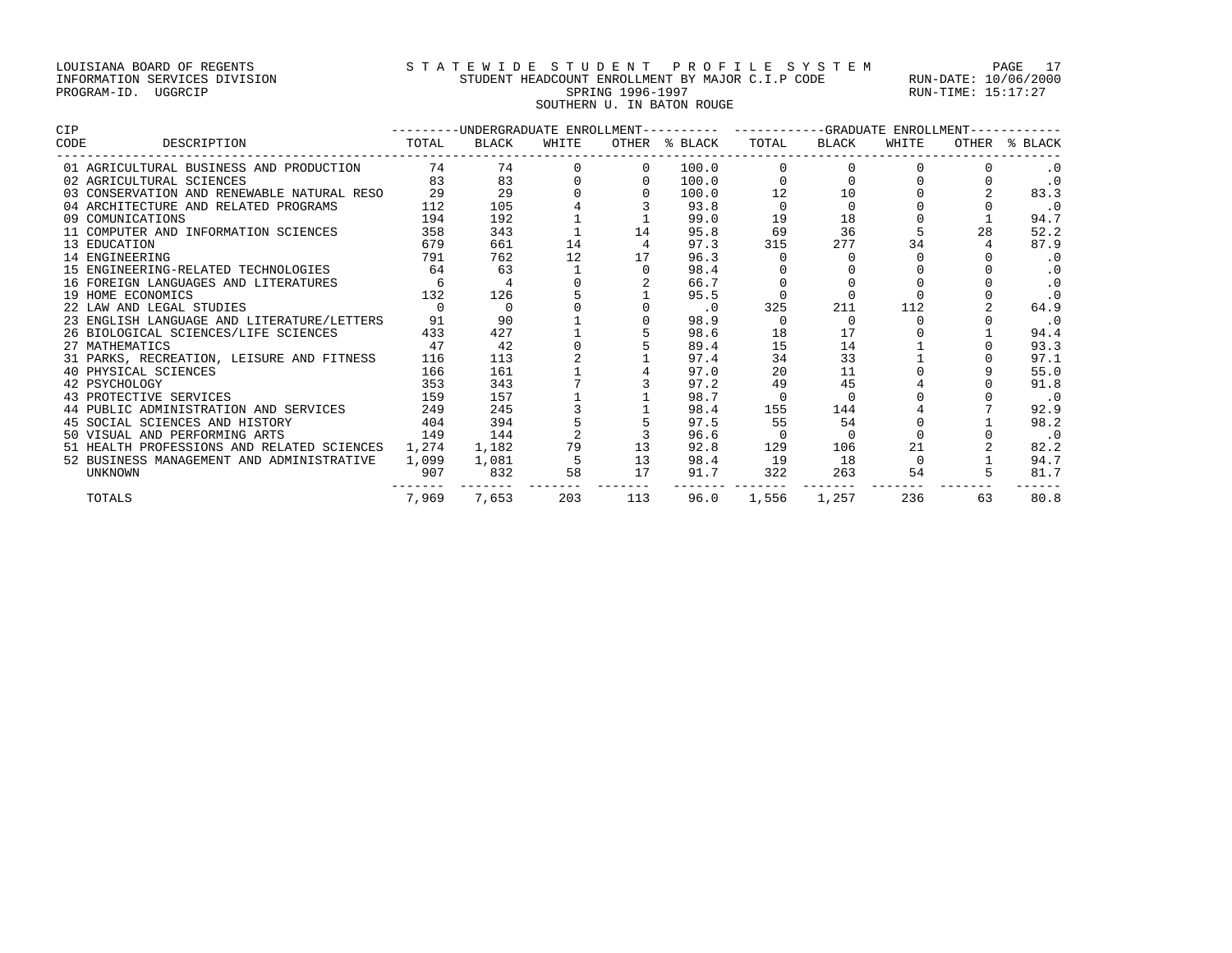# LOUISIANA BOARD OF REGENTS S T A T E W I D E S T U D E N T P R O F I L E S Y S T E M PAGE 18 INFORMATION SERVICES DIVISION STUDENT HEADCOUNT ENROLLMENT BY MAJOR C.I.P CODE RUN-DATE: 10/06/2000 PROGRAM-ID. UGGRCIP SPRING 1996-1997 SPRING 1996-1997 RUN-TIME: 15:17:27 SOUTHERN U. IN NEW ORLEANS

| <b>CIP</b> |                                            |       | -UNDERGRADUATE ENROLLMENT- |       |       |         |       |       | -GRADUATE ENROLLMENT- |       |           |
|------------|--------------------------------------------|-------|----------------------------|-------|-------|---------|-------|-------|-----------------------|-------|-----------|
| CODE       | DESCRIPTION                                | TOTAL | BLACK                      | WHITE | OTHER | % BLACK | TOTAL | BLACK | WHITE                 | OTHER | % BLACK   |
|            | 09 COMUNICATIONS                           |       | 16                         |       |       | 94.1    |       |       |                       |       |           |
|            | 11 COMPUTER AND INFORMATION SCIENCES       | 94    | 85                         |       |       | 90.4    |       |       |                       |       |           |
|            | 13 EDUCATION                               | 575   | 526                        | 30    | 19    | 91.5    |       |       |                       |       |           |
|            | 14 ENGINEERING                             |       |                            |       |       | 66.7    |       |       |                       |       |           |
|            | 15 ENGINEERING-RELATED TECHNOLOGIES        | 46    |                            |       | 29    | 26.1    |       |       |                       |       |           |
|            | 23 ENGLISH LANGUAGE AND LITERATURE/LETTERS | 22    | 21                         |       |       | 95.5    |       |       |                       |       |           |
|            | 26 BIOLOGICAL SCIENCES/LIFE SCIENCES       | 181   | 175                        |       |       | 96.7    |       |       |                       |       |           |
|            | 27 MATHEMATICS                             | 46    | 45                         |       |       | 97.8    |       |       |                       |       |           |
|            | 40 PHYSICAL SCIENCES                       | 33    | 26                         |       |       | 78.8    |       |       |                       |       | $\cdot$ 0 |
|            | 42 PSYCHOLOGY                              | 141   | 138                        |       |       | 97.9    |       |       |                       |       |           |
|            | 43 PROTECTIVE SERVICES                     | 202   | 188                        |       |       | 93.1    |       |       |                       |       | 100.0     |
|            | 44 PUBLIC ADMINISTRATION AND SERVICES      | 164   | 148                        |       |       | 90.2    | 299   | 193   | 99                    |       | 64.5      |
|            | 45 SOCIAL SCIENCES AND HISTORY             | 70    | 62                         |       |       | 88.6    |       |       |                       |       |           |
|            | 50 VISUAL AND PERFORMING ARTS              | 13    |                            |       |       | 92.3    |       |       |                       |       |           |
|            | 51 HEALTH PROFESSIONS AND RELATED SCIENCES | 59    | 43                         |       |       | 72.9    |       |       |                       |       |           |
|            | 52 BUSINESS MANAGEMENT AND ADMINISTRATIVE  | 338   | 320                        |       |       | 94.7    |       |       |                       |       | $\cdot$ 0 |
|            | UNKNOWN                                    | 2,113 | 2,037                      | 24    | 52    | 96.4    |       |       |                       |       | $\cdot$ 0 |
|            | TOTALS                                     | 4,117 | 3,856                      | 113   | 148   | 93.7    | 300   | 194   | 99                    |       | 64.7      |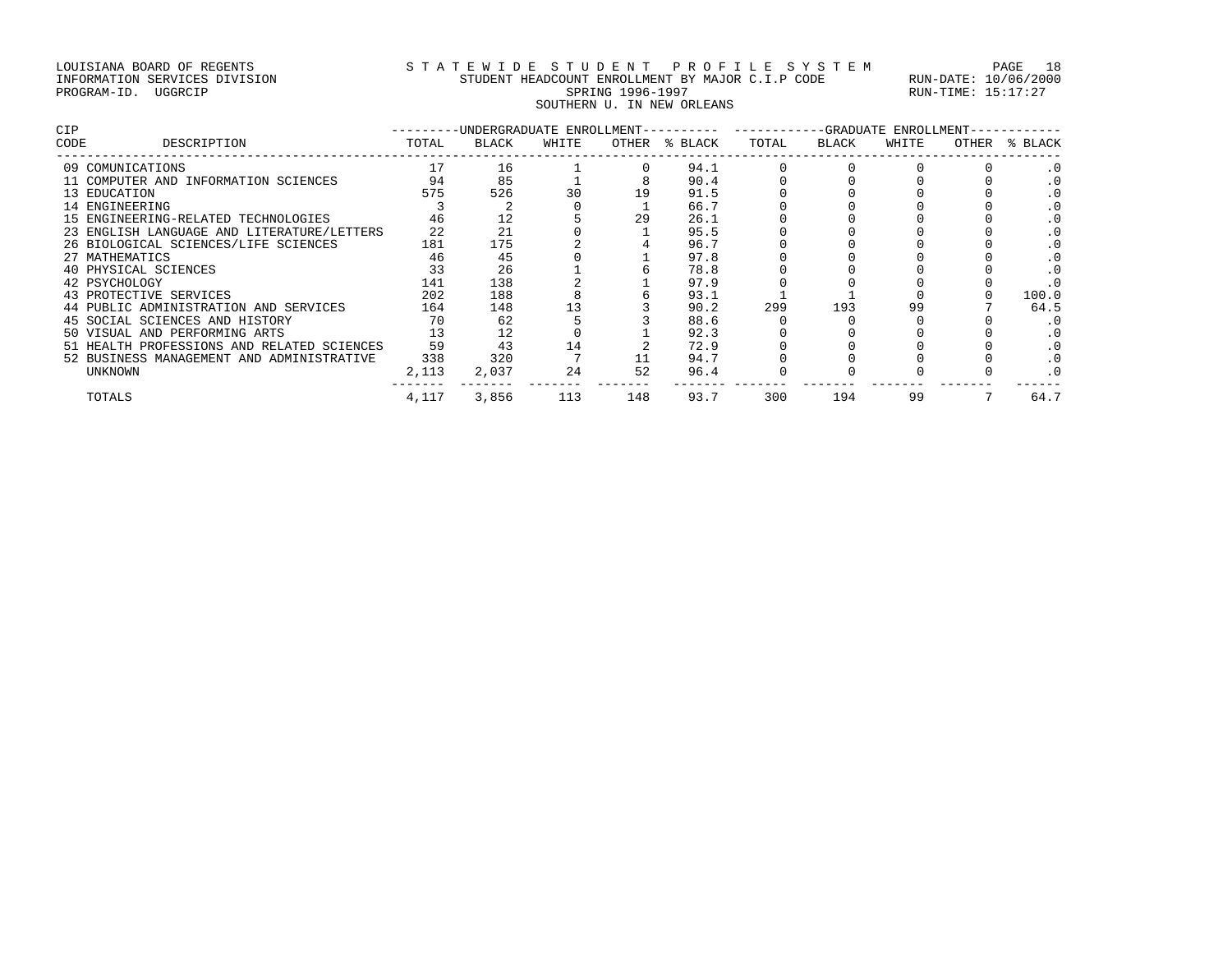# LOUISIANA BOARD OF REGENTS S T A T E W I D E S T U D E N T P R O F I L E S Y S T E M PAGE 19 INFORMATION SERVICES DIVISION STUDENT HEADCOUNT ENROLLMENT BY MAJOR C.I.P CODE RUN-DATE: 10/06/2000 PROGRAM-ID. UGGRCIP SPRING 1996-1997 SPRING 1996-1997 RUN-TIME: 15:17:27 SOUTHERN U. IN SHREVEPORT

| <b>CIP</b> |                                            |       | -UNDERGRADUATE ENROLLMENT- |       |       |         |       | -GRADUATE | ENROLLMENT- |       |         |
|------------|--------------------------------------------|-------|----------------------------|-------|-------|---------|-------|-----------|-------------|-------|---------|
| CODE       | DESCRIPTION                                | TOTAL | BLACK                      | WHITE | OTHER | % BLACK | TOTAL | BLACK     | WHITE       | OTHER | % BLACK |
|            | 08 MARKETING OPERATIONS/MARKETING AND DIST |       |                            |       |       | 100.0   |       |           |             |       |         |
|            | 11 COMPUTER AND INFORMATION SCIENCES       | 48    | 48                         |       |       | 100.0   |       |           |             |       |         |
|            | 13 EDUCATION                               | 44    | 41                         |       |       | 93.2    |       |           |             |       |         |
|            | 15 ENGINEERING-RELATED TECHNOLOGIES        | 25    | 24                         |       |       | 96.0    |       |           |             |       |         |
|            | 20 VOCATIONAL HOME ECONOMICS               |       |                            |       |       | 100.0   |       |           |             |       |         |
|            | 22 LAW AND LEGAL STUDIES                   | 20    | 19                         |       |       | 95.0    |       |           |             |       |         |
|            | 24 LIBERAL ARTS AND SCIENCES, GENERAL STUD | 608   | 567                        |       |       | 93.3    |       |           |             |       |         |
|            | 26 BIOLOGICAL SCIENCES/LIFE SCIENCES       |       | 19                         |       |       | 90.5    |       |           |             |       |         |
|            | 27 MATHEMATICS                             |       |                            |       |       | 100.0   |       |           |             |       |         |
|            | 40 PHYSICAL SCIENCES                       |       |                            |       |       | 66.7    |       |           |             |       |         |
|            | 45 SOCIAL SCIENCES AND HISTORY             | 24    | 23                         |       |       | 95.8    |       |           |             |       |         |
|            | 47 MECHANICS AND REPAIRERS                 | 20    |                            |       |       | 25.0    |       |           |             |       |         |
|            | 51 HEALTH PROFESSIONS AND RELATED SCIENCES | 387   | 341                        | 43    |       | 88.1    |       |           |             |       |         |
|            | 52 BUSINESS MANAGEMENT AND ADMINISTRATIVE  | 88    | 87                         |       |       | 98.9    |       |           |             |       |         |
|            | TRANSFER                                   |       |                            |       |       | 84.6    |       |           |             |       |         |
|            | UNKNOWN                                    |       |                            |       |       | 100.0   |       |           |             |       |         |
|            | TOTALS                                     | 1,318 | 1,202                      | 110   | 6     | 91.2    |       |           |             |       |         |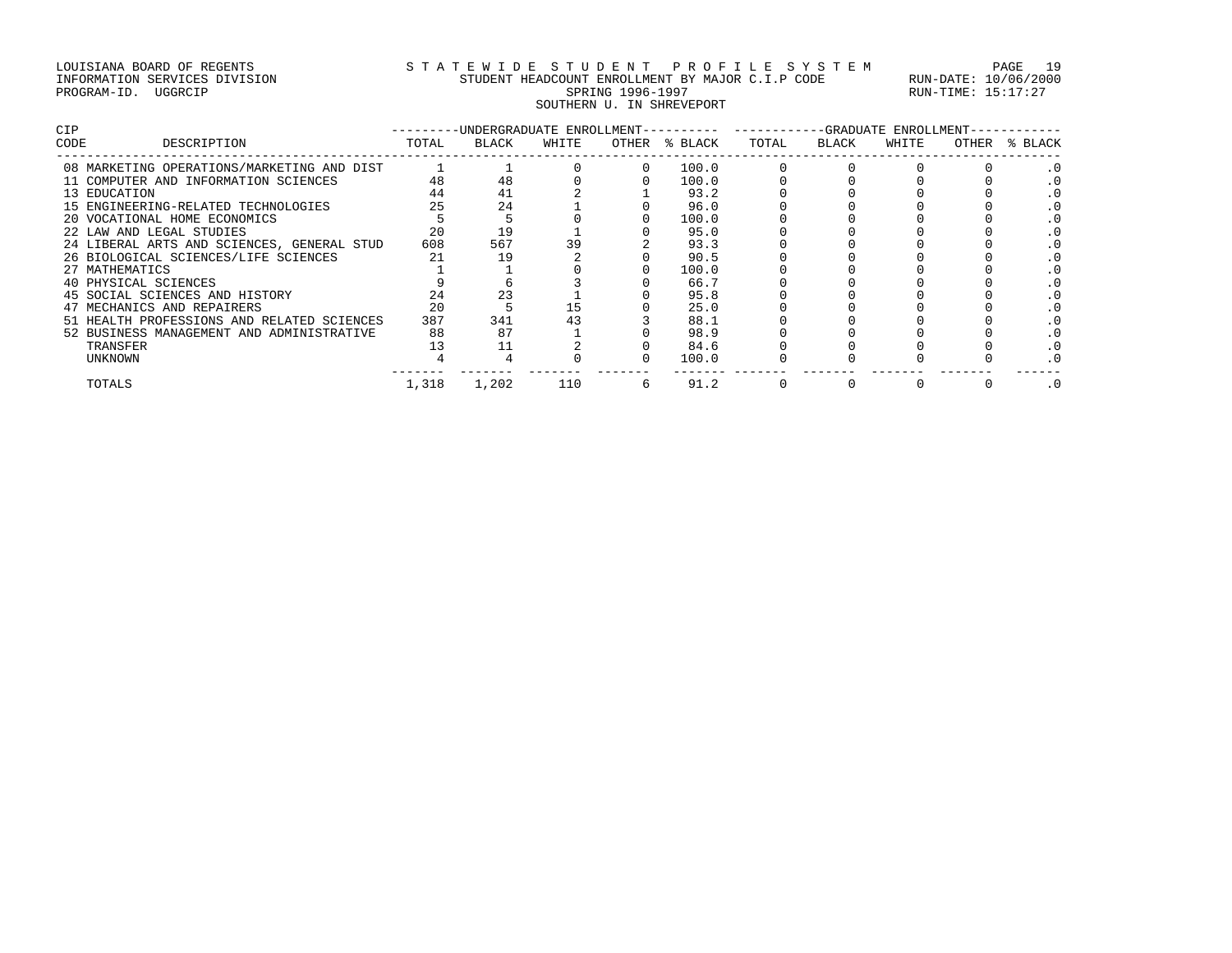### LOUISIANA BOARD OF REGENTS S T A T E W I D E S T U D E N T P R O F I L E S Y S T E M PAGE 20 INFORMATION SERVICES DIVISION STUDENT HEADCOUNT ENROLLMENT BY MAJOR C.I.P CODE RUN-DATE: 10/06/2000 PROGRAM-ID. UGGRCIP SPRING 1996-1997 SPRING 1996-1997 RUN-TIME: 15:17:27 BOARD OF TRUSTEES SYSTEM TOTALS

| CIP  |                                                                                                                                                                                                                                                |       |                                          |                            |                                               |                             |                                       |                        |                                                           |                |               |
|------|------------------------------------------------------------------------------------------------------------------------------------------------------------------------------------------------------------------------------------------------|-------|------------------------------------------|----------------------------|-----------------------------------------------|-----------------------------|---------------------------------------|------------------------|-----------------------------------------------------------|----------------|---------------|
| CODE | --------UNDERGRADUATE ENROLLMENT---------- ----------GRADUATE ENROLLMENT-----------<br>TOTAL       BLACK      WHITE      OTHER    \$  BLACK       TOTAL      BLACK       WHITE      OTHER    \$  BLACK<br>DESCRIPTION                          |       |                                          |                            |                                               |                             |                                       |                        |                                                           |                | OTHER % BLACK |
|      |                                                                                                                                                                                                                                                |       |                                          |                            |                                               |                             | $5.4$<br>2.0<br>2.5<br>$\overline{0}$ | $\overline{0}$         | $\mathbf 0$                                               |                | $\cdot$ 0     |
|      |                                                                                                                                                                                                                                                |       |                                          |                            |                                               | 2.0                         | $\mathbf 0$                           |                        | $\mathbf 0$                                               |                | $\cdot$ 0     |
|      |                                                                                                                                                                                                                                                |       |                                          |                            |                                               | 2.5                         | $\mathbf 0$                           |                        | $\begin{array}{c} 0 \\ 0 \\ 0 \end{array}$<br>$\mathbf 0$ | $\Omega$       | $\cdot$ 0     |
|      |                                                                                                                                                                                                                                                |       |                                          |                            |                                               | 10.7                        | $\Omega$                              |                        | $\Omega$                                                  | $\Omega$       | $\cdot$ 0     |
|      |                                                                                                                                                                                                                                                |       |                                          |                            |                                               | $\overline{\phantom{0}}$ .0 | 10                                    | $\frac{2}{0}$          | 6                                                         | 2              | 20.0          |
|      |                                                                                                                                                                                                                                                |       |                                          |                            |                                               | 17.9                        | $\mathbf{0}$                          | $\mathsf{O}$           | $\Omega$                                                  | $\mathbf 0$    | $\cdot$ 0     |
|      |                                                                                                                                                                                                                                                |       |                                          |                            |                                               | 31.4                        | 67                                    | 6                      | 48                                                        | 13             | 9.0           |
|      | 11 COMPUTER AND INFORMATION SCIENCES 2,527                                                                                                                                                                                                     |       | 1,096                                    | 1,208                      | 223                                           | 43.4                        | 167                                   |                        | 34                                                        | 132            | .6            |
|      | 12 PERSONAL AND MISCELLANEOUS SERVICES<br>13 EDUCATION 11,143<br>14 ENGINEERING 2,077<br>15 ENGINEERING -RELATED TECHNOLOGIES<br>15 ENGINEERING -RELATED TECHNOLOGIES<br>2,455                                                                 |       | 81                                       | 68                         | $\overline{7}$                                | 51.9                        | $\bigcirc$                            | $\Omega$               | $\Omega$                                                  | $\Omega$       | $\cdot$ 0     |
|      |                                                                                                                                                                                                                                                |       | 2,485                                    | 8,285                      | 373                                           | 22.3                        | 2,423                                 | 508                    | 1,798                                                     | 117            | 21.0          |
|      |                                                                                                                                                                                                                                                |       | 221                                      | 1,604                      | 252                                           | 10.6                        | 313                                   | 8                      | 86                                                        | 219            | 2.6           |
|      |                                                                                                                                                                                                                                                |       | 615                                      | 1,680                      | 160                                           | 25.1                        | $\overline{\phantom{0}}$              | $\circ$                | $\Omega$                                                  | $\Omega$       | $\cdot$ 0     |
|      | 15 ENGINEERING-RELATED IECHNOLOGIES<br>16 FOREIGN LANGUAGES AND LITERATURES<br>19 HOME ECONOMICS 1,469<br>20 VOCATIONAL HOME ECONOMICS 276<br>22 LAW AND LEGAL STUDIES 468                                                                     |       |                                          | 78                         | 18                                            | 7.7                         | 16                                    | $1 \quad \blacksquare$ | 9                                                         | 6              | 6.3           |
|      |                                                                                                                                                                                                                                                |       | $\mathcal{L}^{\text{max}}$<br>311        | 1,105                      | 53                                            | 21.2                        | 136                                   | 11                     | 114                                                       | 11             | 8.1           |
|      |                                                                                                                                                                                                                                                |       | $\begin{array}{c} 75 \\ 202 \end{array}$ | 176                        | 25                                            | 27.2                        | $\overline{0}$                        | $\mathbf{0}$           | $\mathbf 0$                                               | $\Omega$       | $\cdot$ 0     |
|      |                                                                                                                                                                                                                                                |       | 202                                      | 257                        | $\overline{9}$                                | 43.2                        | $\mathbf 0$                           | $\Omega$               | $\Omega$                                                  | $\Omega$       | $\cdot$ 0     |
|      | 23 ENGLISH LANGUAGE AND LITERATURE/LETTERS 741                                                                                                                                                                                                 |       | 117                                      | 594                        | 30                                            | 15.8                        | 246                                   | 9                      | 211                                                       | 26             | 3.7           |
|      | 24 LIBERAL ARTS AND SCIENCES, GENERAL STUD                                                                                                                                                                                                     | 6,114 | 1,324                                    | 4,247                      | 543                                           | 21.7                        | 20                                    | 19                     | $\bigcap$                                                 | 1              | 95.0          |
|      | 26 BIOLOGICAL SCIENCES/LIFE SCIENCES                                                                                                                                                                                                           | 2,963 | 658                                      | 2,128                      | 177                                           | 22.2                        | 201                                   | 10                     | 161                                                       | 30             | 5.0           |
|      | 27 MATHEMATICS<br>27 MATHEMATICS 177<br>30 MULTI/INTERDISCIPLINARY STUDIES 257                                                                                                                                                                 | 177   | $\frac{48}{77}$                          | 119                        | 10                                            | 27.1                        | 90                                    | 5                      | 45                                                        | 40             | 5.6           |
|      |                                                                                                                                                                                                                                                |       |                                          | 130                        | 50                                            | 30.0                        | 41                                    | 8                      | 29                                                        | $\overline{4}$ | 19.5          |
|      | 31 PARKS, RECREATION, LEISURE AND FITNESS 481 290                                                                                                                                                                                              |       |                                          | 180                        | $\begin{array}{c} 11 \\ 1 \end{array}$        | 60.3                        | 19                                    | 18                     | $\Omega$                                                  | 1              | 94.7          |
|      |                                                                                                                                                                                                                                                |       |                                          | $5 - 5$                    |                                               | $\cdot$ 0                   | $\overline{0}$                        | $\overline{0}$         | $\Omega$                                                  | $\Omega$       | $\cdot$ 0     |
|      | 38 PHILOSOPHY AND RELIGION<br>40 PHYSICAL SCIENCES<br>42 PSYCHOLOGY<br>43 PROTECTIVE SERVICES<br>43 PROTECTIVE SERVICES<br>44 PUBLIC ADMINISTRATION AND SERVICES<br>45 SOCIAL SCIENCES AND HISTORY<br>45 SOCIAL SCIENCES AND HISTORY<br>45 SOC |       |                                          | 397                        | 21                                            | 20.4                        | 80                                    | $\mathbf 0$            | 40                                                        | 40             | $\cdot$ 0     |
|      |                                                                                                                                                                                                                                                |       |                                          | 1,618                      | 106                                           | 28.5                        | 312                                   | 36                     | 259                                                       | 17             | 11.5          |
|      |                                                                                                                                                                                                                                                |       |                                          | 1,564                      | 104                                           | 43.0                        | 98                                    | 71                     | 26                                                        | 1              | 72.4          |
|      |                                                                                                                                                                                                                                                |       |                                          | 597                        | 37                                            | 47.6                        | 83                                    | 78                     | $\overline{\mathbf{3}}$                                   | 2              | 94.0          |
|      |                                                                                                                                                                                                                                                |       | 575<br>575<br>43                         | 1,229                      | 73                                            | 30.6                        | 116                                   | 6                      | 101                                                       | 9              | 5.2           |
|      | 45 SOCIAL SCIENCES AND HISTORY 1,877<br>46 CONSTRUCTION TRADES 121<br>47 MECHANICS AND REPAIRERS 449<br>48 PRECISION PRODUCTION TRADES 428                                                                                                     |       |                                          | 62                         | $\begin{array}{c} 73 \\ 16 \\ 87 \end{array}$ | 35.5                        | $\overline{\phantom{0}}$              | 0                      | $\mathbf 0$                                               | $\Omega$       | $\cdot$ 0     |
|      |                                                                                                                                                                                                                                                |       | 164                                      | 198                        |                                               | 36.5                        | $\mathbf 0$                           | $\Omega$               | $\Omega$                                                  | $\Omega$       | $\cdot$ 0     |
|      |                                                                                                                                                                                                                                                |       | 157                                      | 231                        | 40                                            | 36.7                        | $\mathbf 0$                           | $\Omega$               | $\Omega$                                                  | $\Omega$       | $\cdot$ 0     |
|      | 49 TRANSPORTATION AND MATERIALS MOVING WOR 213                                                                                                                                                                                                 |       | 18                                       | 180                        | 15                                            | 8.5                         | $\overline{0}$                        | $\Omega$               | $\Omega$                                                  | $\Omega$       | $\cdot$ 0     |
|      | 50 VISUAL AND PERFORMING ARTS                                                                                                                                                                                                                  | 1,557 | 268                                      | 1,166                      | 123                                           | 17.2                        | 74                                    | $\overline{4}$         | 53                                                        | 17             | 5.4           |
|      | 51 HEALTH PROFESSIONS AND RELATED SCIENCES 15,457                                                                                                                                                                                              |       | 4,499                                    | 9,907                      | 1,051                                         | 29.1                        | 588                                   | 40                     | 490                                                       | 58             | 6.8           |
|      | 52 BUSINESS MANAGEMENT AND ADMINISTRATIVE 11,664                                                                                                                                                                                               |       | 3,114                                    | 7,714                      | 836                                           | 26.7                        | 710                                   | 40                     | 466                                                       | 204            | 5.6           |
|      | TRANSFER                                                                                                                                                                                                                                       | 1,159 | 185 912                                  |                            | 62                                            | 16.0                        | $\overline{0}$                        | $\overline{0}$         | $\overline{0}$                                            | $\overline{0}$ | $\cdot$ 0     |
|      | UNKNOWN                                                                                                                                                                                                                                        |       |                                          |                            |                                               |                             |                                       |                        |                                                           |                | 17.8          |
|      | TOTALS                                                                                                                                                                                                                                         |       |                                          | 85,376 21,922 57,770 5,684 |                                               | 25.7                        | 9,090                                 | 1,466                  | 6,554                                                     | 1,070          | 16.1          |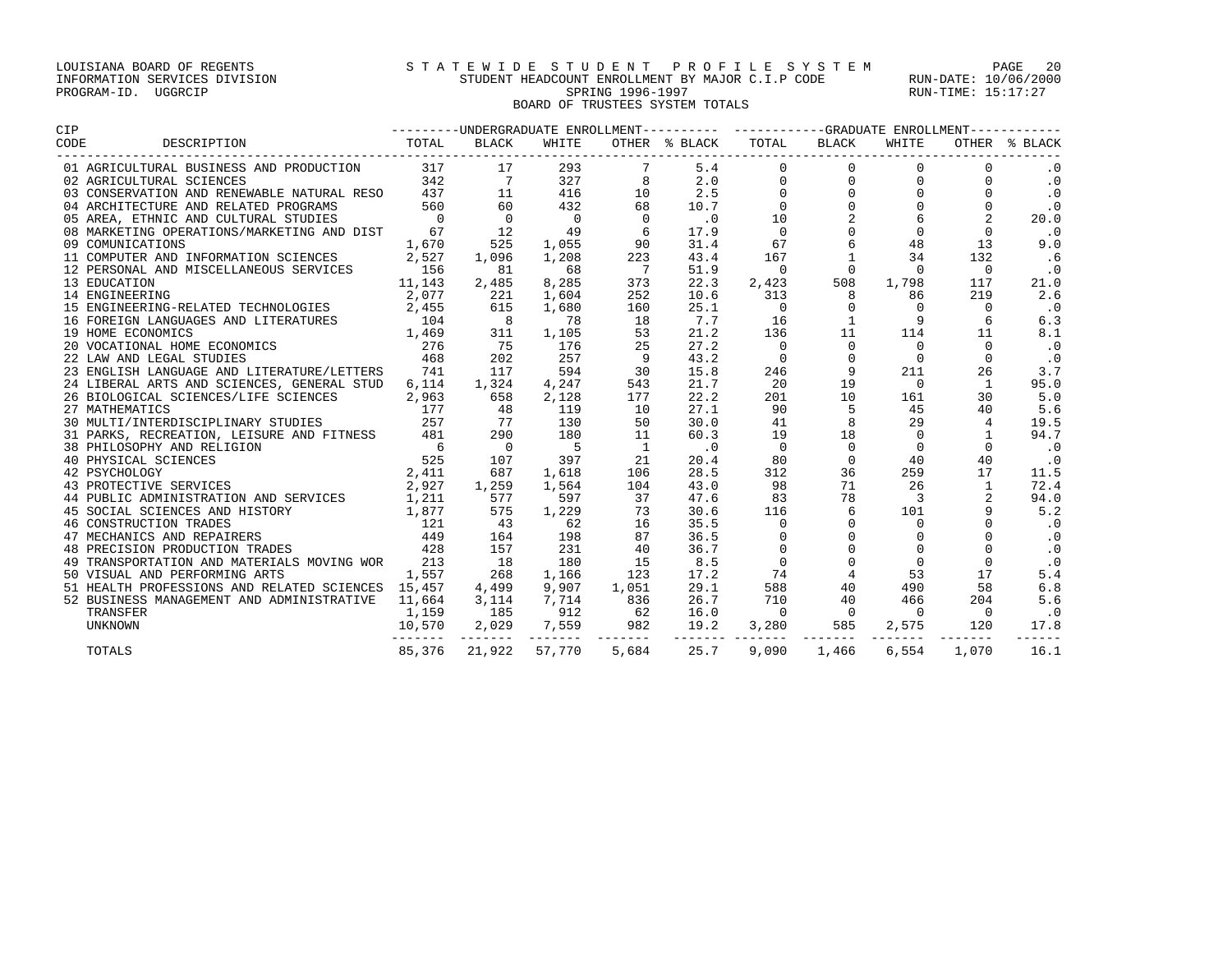# LOUISIANA BOARD OF REGENTS S T A T E W I D E S T U D E N T P R O F I L E S Y S T E M PAGE 21 INFORMATION SERVICES DIVISION STUDENT HEADCOUNT ENROLLMENT BY MAJOR C.I.P CODE RUN-DATE: 10/06/2000 PROGRAM-ID. UGGRCIP SPRING 1996-1997 SPRING 1996-1997 RUN-TIME: 15:17:27 L.S.U. SYSTEM TOTALS

| <b>CIP</b>                                     |                |                            |                     |                | --------UNDERGRADUATE ENROLLMENT---------- ---------GRADUATE ENROLLMENT---------- |                          |                |                |                |               |
|------------------------------------------------|----------------|----------------------------|---------------------|----------------|-----------------------------------------------------------------------------------|--------------------------|----------------|----------------|----------------|---------------|
| CODE<br>DESCRIPTION                            | TOTAL          | BLACK                      | WHITE               |                | OTHER % BLACK                                                                     | TOTAL                    | BLACK          | WHITE          |                | OTHER % BLACK |
| 01 AGRICULTURAL BUSINESS AND PRODUCTION        | 90             | $\overline{3}$             | 66                  | 21             | 3.3                                                                               | 30                       |                | 9              | 19             | 6.7           |
| 02 AGRICULTURAL SCIENCES                       | 356            | 12                         | 289                 | 55             | 3.4                                                                               | 146                      | 1              | 70             | 75             | $\cdot$ 7     |
| 03 CONSERVATION AND RENEWABLE NATURAL RESO     | 438            | 8                          | 399                 | 31             | 1.8                                                                               | 153                      | $\mathbf{1}$   | 116            | 36             |               |
| 04 ARCHITECTURE AND RELATED PROGRAMS           | 606            | 22                         | 477                 | 107            | 3.6                                                                               | 122                      | 12             | 83             | 27             | 9.8           |
| 05 AREA, ETHNIC AND CULTURAL STUDIES           | 5              | $\overline{0}$             | 4                   | 1              | $\cdot$ 0                                                                         | $\overline{0}$           |                | $\Omega$       |                | $\cdot$ 0     |
| 08 MARKETING OPERATIONS/MARKETING AND DIST     | 78             | 6                          | 64                  | 8              | 7.7                                                                               | $\mathbf 0$              |                | $\Omega$       |                | $\cdot$ 0     |
| 09 COMUNICATIONS                               | 1,201          | 179                        | 915                 | 107            | 14.9                                                                              | 73                       | $\mathsf S$    | 59             | 9              | 6.8           |
| 11 COMPUTER AND INFORMATION SCIENCES           | 834            | 128                        | 545                 | 161            | 15.3                                                                              | 256                      | 11             | 75             | 170            | 4.3           |
| 13 EDUCATION                                   | 2,578          | 290                        | 2,135               | 153            | 11.2                                                                              | 1,528                    | 229            | 1,133          | 166            | 15.0          |
| 14 ENGINEERING                                 | 3,243          | 330                        | 2,310               | 603            | 10.2                                                                              | 582                      | 17             | 181            | 384            | 2.9           |
| 15 ENGINEERING-RELATED TECHNOLOGIES            | 126            | 6                          | 106                 | 14             | 4.8                                                                               | $\overline{0}$           | $\Omega$       | $\mathbf 0$    | $\Omega$       | $\cdot$ 0     |
| 16 FOREIGN LANGUAGES AND LITERATURES           | 137            | 8                          | 100                 | 29             | 5.8                                                                               | 73                       | 3              | 46             | 24             | 4.1           |
| 19 HOME ECONOMICS                              | 332            | 21                         | 284                 | 27             | 6.3                                                                               | 51                       | $\mathbf{1}$   | 37             | 13             | 2.0           |
| 22 LAW AND LEGAL STUDIES                       | 58             | 9                          | 45                  | $\overline{4}$ | 15.5                                                                              | 595                      | 31             | 537            | 27             | 5.2           |
| 23 ENGLISH LANGUAGE AND LITERATURE/LETTERS 812 |                | 72                         | 680                 | 60             | 8.9                                                                               | 277                      | 23             | 218            | 36             | 8.3           |
| 24 LIBERAL ARTS AND SCIENCES, GENERAL STUD     | 1,807          | 251                        | 1,401               | 155            | 13.9                                                                              | 74                       | 2              | 68             | 4              | 2.7           |
| 25 LIBRARY SCIENCE                             | $\Omega$       | $\overline{0}$             | $\Omega$            | $\overline{0}$ | $\cdot$ 0                                                                         | 153                      | 17             | 108            | 28             | 11.1          |
| 26 BIOLOGICAL SCIENCES/LIFE SCIENCES           | 1,845          | 180                        | 1,380               | 285            | 9.8                                                                               | 211                      | 2              | 135            | 74             | .9            |
| 27 MATHEMATICS                                 | 134            | 18                         | 95                  | 21             | 13.4                                                                              | 108                      | 10             | 50             | 48             | 9.3           |
| 30 MULTI/INTERDISCIPLINARY STUDIES             | $\overline{0}$ | $\overline{0}$             | $\overline{0}$      | $\overline{0}$ | $\cdot$ 0                                                                         | 16                       | 2              | 13             | 1              | 12.5          |
| 38 PHILOSOPHY AND RELIGION                     | 91             | 2                          | 79                  | 10             | 2.2                                                                               | 12                       | $\Omega$       | 10             |                | $\cdot$ 0     |
| 40 PHYSICAL SCIENCES                           | 334            | 33                         | 251                 | 50             | 9.9                                                                               | 364                      | 37             | 196            | 131            | 10.2          |
| 42 PSYCHOLOGY                                  | 1,405          | 180                        | 1,076               | 149            | 12.8                                                                              | 167                      | 2              | 153            | 12             | 1.2           |
| 43 PROTECTIVE SERVICES                         | 177            | 39                         | 135                 |                | 22.0                                                                              | $\overline{\phantom{0}}$ | $\mathbf 0$    | $\overline{0}$ | $\Omega$       | $\cdot$ 0     |
| 44 PUBLIC ADMINISTRATION AND SERVICES          | 8              | $\overline{\phantom{0}}^2$ | 6                   | $\mathbf{0}$   | 25.0                                                                              | 356                      | 71             | 267            | 18             | 19.9          |
| 45 SOCIAL SCIENCES AND HISTORY                 | 1,885          | 238                        | 1,479               | 168            | 12.6                                                                              | 563                      | 51             | 412            | 100            | 9.1           |
| 50 VISUAL AND PERFORMING ARTS                  | 940            | 66                         | 728                 | 146            | 7.0                                                                               | 407                      | 21             | 293            | 93             | 5.2           |
| 51 HEALTH PROFESSIONS AND RELATED SCIENCES     | 2,137          | 342                        | 1,642               | 153            | 16.0                                                                              | 428                      | 13             | 367            | 48             | 3.0           |
| 52 BUSINESS MANAGEMENT AND ADMINISTRATIVE      | 5,829          | 678                        | 4,317               | 834            | 11.6                                                                              | 1,141                    | 101            | 773            | 267            | 8.9           |
| TRANSFER                                       | 1,391          | 176                        | 1,168               | 47             | 12.7                                                                              | $\overline{0}$           | $\overline{0}$ | $\overline{0}$ | $\overline{0}$ | $\cdot$ 0     |
| UNKNOWN                                        | 9,877          | 1,631                      | 7,053<br>--------   | 1,193          | 16.5                                                                              | 2,701                    | 489            | 1,854          | 358            | 18.1          |
| <b>TOTALS</b>                                  |                |                            | 38,754 4,930 29,229 | 4,595          |                                                                                   | 12.7 10,587              | 1,154          | 7,263          | 2,170          | 10.9          |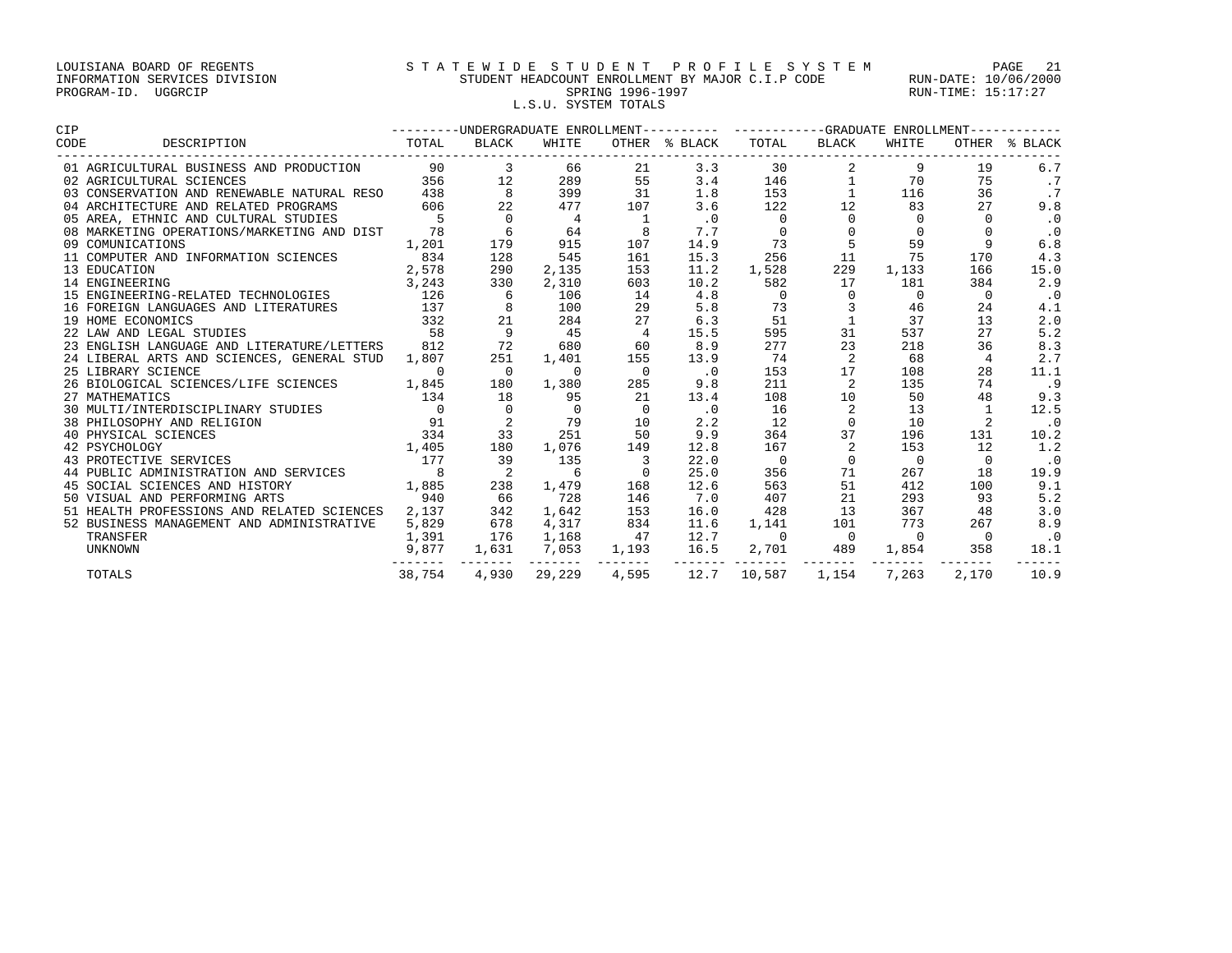### LOUISIANA BOARD OF REGENTS STATEWIDE STUDENT PROFILE SYSTEM PAGE 22 INFORMATION SERVICES DIVISION STUDENT HEADCOUNT ENROLLMENT BY MAJOR C.I.P CODE RUN-DATE: 10/06/2000 PROGRAM-ID. UGGRCIP SPRING 1996-1997 SPRING 1996-1997 RUN-TIME: 15:17:27 SOUTHERN UNIVERSITY SYSTEM TOTAL

| CIP  |                                                                                                                      |                |                                                 |                                                 |                                                                    |                           |                | ---------UNDERGRADUATE ENROLLMENT---------- ----------GRADUATE ENROLLMENT----------- |             |                |                             |  |
|------|----------------------------------------------------------------------------------------------------------------------|----------------|-------------------------------------------------|-------------------------------------------------|--------------------------------------------------------------------|---------------------------|----------------|--------------------------------------------------------------------------------------|-------------|----------------|-----------------------------|--|
| CODE | DESCRIPTION                                                                                                          | TOTAL          | BLACK                                           | WHITE                                           |                                                                    | OTHER % BLACK TOTAL BLACK |                |                                                                                      | WHITE       |                | OTHER % BLACK               |  |
|      |                                                                                                                      |                |                                                 |                                                 |                                                                    | 100.0                     |                |                                                                                      |             |                |                             |  |
|      |                                                                                                                      |                |                                                 |                                                 |                                                                    | 100.0                     |                |                                                                                      |             |                | $\cdot$ 0                   |  |
|      |                                                                                                                      |                |                                                 |                                                 |                                                                    | 100.0                     |                | 12 10                                                                                |             |                | 83.3                        |  |
|      |                                                                                                                      |                |                                                 | $\begin{array}{c} 4 \\ 0 \\ 2 \\ 2 \end{array}$ |                                                                    | 93.8                      | $\overline{0}$ | $\Omega$                                                                             |             |                | $\cdot$ 0                   |  |
|      |                                                                                                                      |                |                                                 |                                                 |                                                                    | 100.0                     |                | $\mathbf 0$                                                                          |             |                | $\cdot$ 0                   |  |
|      |                                                                                                                      |                |                                                 |                                                 |                                                                    | 98.6                      | 19             | 18                                                                                   |             |                | 94.7                        |  |
|      | 11 COMPUTER AND INFORMATION SCIENCES 500                                                                             |                | 476                                             |                                                 | 22                                                                 | 95.2                      | 69             | 36                                                                                   |             | 28             | 52.2                        |  |
|      | 13 EDUCATION                                                                                                         | 1,298          | 1,228                                           | 46                                              | 24                                                                 | 94.6                      | 315            | 277                                                                                  | 34          | $\overline{4}$ | 87.9                        |  |
|      | 14 ENGINEERING                                                                                                       | 794            | 764                                             | 12                                              | 18                                                                 | 96.2                      |                | $\mathbf{0}$                                                                         |             |                | $\cdot$ 0                   |  |
|      | 15 ENGINEERING-RELATED TECHNOLOGIES 135                                                                              |                | 99                                              |                                                 | 29                                                                 | 73.3                      |                |                                                                                      |             |                | $\cdot$ 0                   |  |
|      | 16 FOREIGN LANGUAGES AND LITERATURES                                                                                 | $\overline{6}$ | $\overline{4}$                                  |                                                 |                                                                    | 66.7                      |                |                                                                                      |             |                | $\cdot$ 0                   |  |
|      | 19 HOME ECONOMICS                                                                                                    | 132            | 126                                             |                                                 |                                                                    | 95.5                      |                | $\Omega$                                                                             |             |                | $\cdot$ 0                   |  |
|      | 20 VOCATIONAL HOME ECONOMICS                                                                                         | 5 <sub>5</sub> | $5^{\circ}$                                     |                                                 |                                                                    | 100.0                     |                |                                                                                      |             |                | $\cdot$ 0                   |  |
|      | 22 LAW AND LEGAL STUDIES                                                                                             | 20             | 19                                              |                                                 |                                                                    | 95.0                      | 325            | 211                                                                                  | 112         |                | 64.9                        |  |
|      | 23 ENGLISH LANGUAGE AND LITERATURE/LETTERS                                                                           | 113            | 111                                             |                                                 |                                                                    | 98.2                      | $\Omega$       | $\Omega$                                                                             | $\Omega$    | $\Omega$       | $\cdot$ 0                   |  |
|      | 24 LIBERAL ARTS AND SCIENCES, GENERAL STUD                                                                           | 608            | 567 8                                           |                                                 | $\begin{array}{c} 39 \\ 5 \end{array}$                             | 93.3                      |                | $\Omega$                                                                             |             | $\Omega$       |                             |  |
|      | 26 BIOLOGICAL SCIENCES/LIFE SCIENCES                                                                                 | 635            | 621 7                                           |                                                 |                                                                    | 97.8                      | 18             | 17                                                                                   |             |                | 94.4                        |  |
|      | 27 MATHEMATICS                                                                                                       | 94             | $\begin{array}{c} 88 \\ 113 \\ 193 \end{array}$ |                                                 |                                                                    | 93.6                      | 15             | 14                                                                                   |             |                | 93.3                        |  |
|      | 31 PARKS, RECREATION, LEISURE AND FITNESS 116                                                                        |                |                                                 |                                                 | $\begin{array}{ccc} 2 & 1 \\ 5 & 10 \\ 9 & 4 \\ 9 & 7 \end{array}$ | 97.4                      | 34             | 33                                                                                   |             |                | 97.1                        |  |
|      |                                                                                                                      | 208            |                                                 |                                                 |                                                                    | 92.8                      | 20             | 11                                                                                   |             | 9              | 55.0                        |  |
|      | 40 PHYSICAL SCIENCES<br>42 PSYCHOLOGY 494<br>43 PROTECTIVE SERVICES 361<br>44 PUBLIC ADMINISTRATION AND SERVICES 413 |                | 481                                             |                                                 |                                                                    | 97.4                      | 49             | 45                                                                                   |             | $\Omega$       | 91.8                        |  |
|      |                                                                                                                      |                | 345                                             |                                                 | $\frac{9}{16}$                                                     | 95.6                      |                | 1                                                                                    |             | $\Omega$       | 100.0                       |  |
|      |                                                                                                                      |                | 393                                             |                                                 |                                                                    | 95.2                      | 454            | 337                                                                                  | 103         | 14             | 74.2                        |  |
|      | 45 SOCIAL SCIENCES AND HISTORY 498                                                                                   |                | 479                                             |                                                 | 11                                                                 | 96.2                      | 55             | 54                                                                                   | $\Omega$    |                | 98.2                        |  |
|      | $\sim$ 20<br>47 MECHANICS AND REPAIRERS                                                                              |                | 5 <sub>5</sub>                                  | 15                                              |                                                                    | 25.0                      |                |                                                                                      |             |                | $\overline{\phantom{0}}$ .0 |  |
|      | 162<br>50 VISUAL AND PERFORMING ARTS                                                                                 |                | 156                                             | 2                                               |                                                                    | 96.3                      | $\Omega$       | $\Omega$                                                                             |             |                | $\cdot$ 0                   |  |
|      | 51 HEALTH PROFESSIONS AND RELATED SCIENCES 1,720                                                                     |                | 1,566                                           | 136                                             | 18                                                                 | 91.0                      | 129            | 106                                                                                  | 21          |                | 82.2                        |  |
|      | 52 BUSINESS MANAGEMENT AND ADMINISTRATIVE 1,525                                                                      |                | 1,488                                           | $\overline{13}$                                 | 24                                                                 | 97.6                      | 19             | 18                                                                                   | $\mathbf 0$ |                | 94.7                        |  |
|      | TRANSFER                                                                                                             | 13             | 11                                              | $\overline{\mathbf{c}}$                         | $\overline{0}$                                                     | 84.6                      | $\overline{0}$ | $\Omega$                                                                             | $\Omega$    | $\Omega$       | $\cdot$ 0                   |  |
|      | UNKNOWN                                                                                                              | 3,024          | 2,873 82                                        |                                                 | 69<br>-------                                                      |                           | 95.0 322       | 263                                                                                  | 54          |                | 81.7                        |  |
|      | TOTALS                                                                                                               |                | 13,404 12,711                                   | 426                                             | 267                                                                | 94.8                      | 1,856          | 1,451                                                                                | 335         | 70             | 78.2                        |  |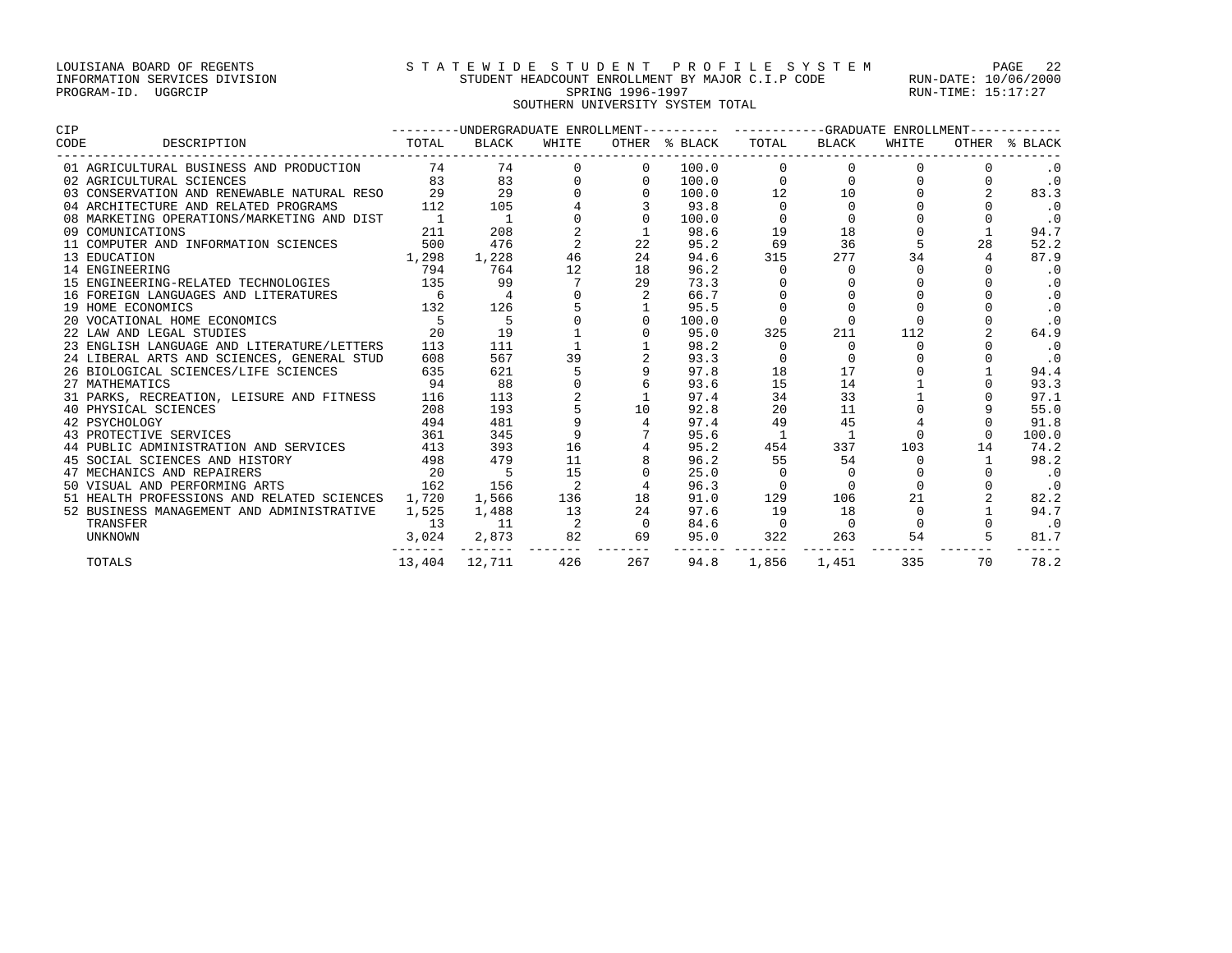| LOUISIANA BOARD OF REGENTS    | STATEWIDE STUDENT PROFILE SYSTEM                                                     | PAGE 23              |
|-------------------------------|--------------------------------------------------------------------------------------|----------------------|
| INFORMATION SERVICES DIVISION | STUDENT HEADCOUNT ENROLLMENT BY MAJOR C.I.P CODE                                     | RUN-DATE: 10/06/2000 |
| PROGRAM-ID. UGGRCIP           | SPRING 1996-1997                                                                     | RUN-TIME: 15:17:27   |
|                               | BATON ROUGE COMMUNITY COLLEGE                                                        |                      |
| CIP                           | ---------UNDERGRADUATE ENROLLMENT---------- ----------GRADUATE ENROLLMENT----------- |                      |

| ----   |  |          |              |       |                |                |        |       |            |       |         |
|--------|--|----------|--------------|-------|----------------|----------------|--------|-------|------------|-------|---------|
| CODE   |  | TOTAL    | <b>BLACK</b> | WHITE |                | OTHER % BLACK  | TOTAL  | BLACK | WHITE      | OTHER | % BLACK |
|        |  | -------- |              | ----- | -------        |                |        |       |            |       | ------- |
| TOTALS |  |          |              |       | $\overline{0}$ | $\overline{0}$ | $\cap$ | n.    | $^{\circ}$ |       |         |